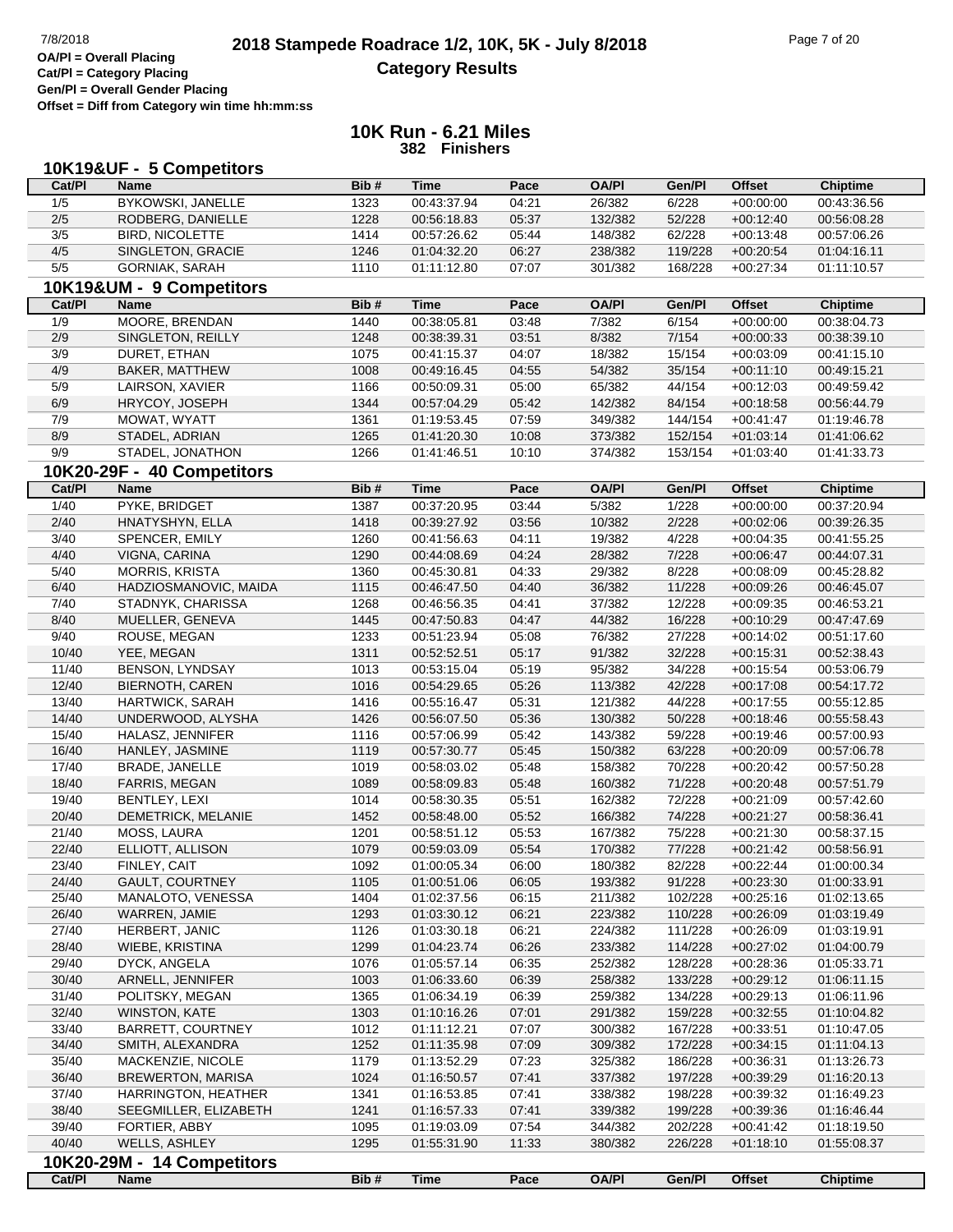# **2018 Stampede Roadrace 1/2, 10K, 5K - July 8/2018** 7/8/2018 Page 8 of 20 **Category Results**

**Cat/Pl = Category Placing Gen/Pl = Overall Gender Placing**

**Offset = Diff from Category win time hh:mm:ss**

|                | 10K20-29M - 14 Competitors             |              |                            |                |                    |                    |                            |                            |
|----------------|----------------------------------------|--------------|----------------------------|----------------|--------------------|--------------------|----------------------------|----------------------------|
| Cat/PI         | <b>Name</b>                            | Bib#         | <b>Time</b>                | Pace           | <b>OA/PI</b>       | Gen/Pl             | <b>Offset</b>              | <b>Chiptime</b>            |
| 1/14           | ONG, SIMON                             | 1441         | 00:36:56.97                | 03:41          | 4/382              | 4/154              | $+00:00:00$                | 00:36:56.29                |
| 2/14           | MUTUAL, EVAN                           | 1205         | 00:43:23.60                | 04:20          | 23/382             | 18/154             | $+00:06:26$                | 00:43:11.00                |
| 3/14           | ALBETS MINGUELL, NIL                   | 1379         | 00:46:03.45                | 04:36          | 33/382             | 24/154             | $+00:09:06$                | 00:46:01.87                |
| 4/14           | SMITH, CHRISTOPHER                     | 1253         | 00:53:24.11                | 05:20          | 98/382             | 63/154             | $+00:16:27$                | 00:53:17.67                |
| 5/14           | BRADE, KYLE                            | 1020         | 00:54:09.81                | 05:24          | 110/382            | 70/154             | $+00:17:12$                | 00:53:55.65                |
| 6/14           | FERGUSON, SPENCER                      | 1091         | 00:55:39.60                | 05:33          | 126/382            | 79/154             | $+00:18:42$                | 00:55:27.79                |
| 7/14           | HILL, MATT                             | 1128         | 00:56:29.68                | 05:38          | 133/382            | 81/154             | $+00:19:32$                | 00:56:12.53                |
| 8/14           | DER, JASON                             | 1063         | 00:56:39.31                | 05:39          | 136/382            | 83/154             | $+00:19:42$                | 00:56:29.72                |
| 9/14           | GAGNE, GEOFFREY                        | 1400         | 00:58:08.09                | 05:48          | 159/382            | 89/154             | $+00:21:11$                | 00:57:38.33                |
| 10/14          | NGUYEN, BENZ                           | 1405         | 00:59:32.21                | 05:57          | 174/382            | 95/154             | $+00:22:35$                | 00:59:07.71                |
| 11/14          | BARRETT, ADAM                          | 1011         | 01:00:18.94                | 06:01          | 184/382            | 100/154            | $+00:23:21$                | 00:59:54.28                |
| 12/14          | SAVAGE, JEFF                           | 1238         | 01:03:18.57                | 06:19          | 219/382            | 112/154            | $+00:26:21$                | 01:03:12.13                |
| 13/14          | MILOS, AARON                           | 1195         | 01:12:01.50                | 07:12          | 313/382            | 138/154            | $+00:35:04$                | 01:11:38.18                |
| 14/14          | REDDY, CHRISTOPHER                     | 1388         | 01:22:27.20                | 08:14          | 361/382            | 148/154            | $+00.45.30$                | 01:22:25.96                |
|                | 10K30-39F - 67 Competitors             |              |                            |                |                    |                    |                            |                            |
| Cat/PI         | Name                                   | Bib#         | <b>Time</b>                | Pace           | <b>OA/PI</b>       | Gen/Pl             | <b>Offset</b>              | <b>Chiptime</b>            |
| $\frac{1}{67}$ | FAHME, MANUELA                         |              |                            | 04:18          | 22/382             | 5/228              | $+00:00:00$                | 00:43:00.96                |
| 2/67           |                                        | 1331         | 00:43:03.61<br>00:45:56.29 |                |                    |                    |                            |                            |
| 3/67           | HASIUK, ANNELIESE<br>DALES, KAYLEE     | 1121<br>1058 | 00:47:05.29                | 04:35<br>04:42 | 31/382<br>40/382   | 9/228<br>14/228    | $+00:02:52$<br>$+00:04:01$ | 00:45:53.21<br>00:47:01.35 |
| 4/67           | STERLING, ANNE                         | 1442         | 00:47:26.26                | 04:44          | 41/382             | 15/228             | $+00:04:22$                | 00:47:17.95                |
|                |                                        |              |                            |                |                    |                    |                            |                            |
| 5/67           | KANDA, ANNAH                           | 1384         | 00:49:56.49<br>00:51:00.35 | 04:59          | 62/382             | 20/228             | $+00:06:52$<br>$+00:07:56$ | 00:49:47.36                |
| 6/67<br>7/67   | TWERDUN, MICHELE                       | 1284         |                            | 05:06          | 71/382             | 23/228             |                            | 00:50:57.09                |
| 8/67           | FIELD, LAURA<br>SOLTANI, SABINE        | 1334         | 00:51:11.83<br>00:51:14.17 | 05:07          | 73/382             | 24/228             | $+00:08:08$                | 00:51:09.18                |
|                |                                        | 1374         |                            | 05:07          | 74/382             | 25/228             | $+00:08:10$<br>$+00:08:19$ | 00:50:46.28<br>00:51:09.38 |
| 9/67           | DEBENHAM, LEIGH                        | 1060         | 00:51:23.54                | 05:08          | 75/382             | 26/228             |                            |                            |
| 10/67<br>11/67 | <b>WAECKERLIN, REGULA</b>              | 1391         | 00:52:24.55                | 05:14          | 84/382             | 31/228             | $+00:09:20$                | 00:52:05.84                |
|                | <b>GENYK, NUALA</b>                    | 1108         | 00:53:10.35                | 05:19          | 93/382             | 33/228             | $+00:10:06$                | 00:52:29.18                |
| 12/67          | MILLAR, JENN                           | 1429         | 00:53:21.45                | 05:20          | 96/382             | 35/228             | $+00:10:17$                | 00:53:08.71                |
| 13/67          | GAUTSCHI-NICOL, JILLIAN                | 1107         | 00:53:34.16                | 05:21          | 101/382            | 36/228             | $+00:10:30$                | 00:53:29.96                |
| 14/67<br>15/67 | LACHAPELLE, KRISTY                     | 1162         | 00:53:40.89                | 05:22          | 103/382            | 38/228             | $+00:10:37$                | 00:53:28.96                |
|                | KING, SARAH                            | 1154         | 00:53:58.87                | 05:23          | 107/382            | 40/228             | $+00:10:55$                | 00:53:30.34                |
| 16/67          | KIM, ALICE<br>KINASCHUK, LAURA         | 1152         | 00:54:48.23                | 05:28          | 116/382            | 43/228             | $+00:11:44$                | 00:54:14.52                |
| 17/67          |                                        | 1153         | 00:55:38.69                | 05:33          | 125/382            | 47/228             | $+00:12:35$                | 00:55:19.49                |
| 18/67<br>19/67 | FLOR-HENRY, SOPHIE<br>MEYERS, ANNALISE | 1337<br>1357 | 00:55:49.36<br>00:56:09.11 | 05:34<br>05:36 | 128/382<br>131/382 | 49/228<br>51/228   | $+00:12:45$<br>$+00:13:05$ | 00:55:40.91<br>00:55:54.57 |
| 20/67          | SPURDENS, CATHRYN                      | 1262         | 00:57:13.16                | 05:43          | 145/382            | 60/228             | $+00:14:09$                | 00:56:40.89                |
| 21/67          | OGILVIE, KAREN                         | 1406         | 00:57:16.38                | 05:43          | 147/382            | 61/228             | $+00:14:12$                | 00:57:07.65                |
| 22/67          | ZHU, XIAOLU                            | 1316         | 00:57:50.85                | 05:47          | 155/382            | 67/228             | $+00.14.47$                | 00:57:46.47                |
| 23/67          | RUDDELL, TASHA                         | 1368         | 00:59:08.84                | 05:54          | 172/382            | 78/228             | $+00:16:05$                | 00:58:55.80                |
| 24/67          | <b>KETCHEN, SARA</b>                   | 1151         | 00:59:37.79                | 05:57          | 175/382            | 80/228             | $+00:16:34$                | 00:59:19.39                |
| 25/67          | SEBANC, KATIE                          | 1240         | 01:00:09.43                | 06:00          | 182/382            | 83/228             | $+00:17:05$                | 01:00:05.04                |
| 26/67          | <b>BARBER, CLAIRE</b>                  | 1010         | 01:00:14.05                | 06:01          |                    | 84/228             | $+00:17:10$                | 01:00:05.14                |
| 27/67          | TUFFIN, JODI                           | 1283         | 01:00:34.50                | 06:03          | 183/382<br>187/382 | 87/228             | $+00:17:30$                | 01:00:20.42                |
| 28/67          | DEKONINCK, CHARISSA                    | 1061         | 01:01:02.14                | 06:06          | 196/382            | 93/228             | $+00:17:58$                | 01:00:30.01                |
| 29/67          | PEDERSEN, MARY                         | 1214         | 01:01:35.14                | 06:09          | 199/382            | 94/228             | $+00:18:31$                | 01:01:31.60                |
| 30/67          | POTTER, STEPHANIE                      | 1221         | 01:02:57.72                | 06:17          |                    | 104/228            | $+00:19:54$                | 01:02:30.01                |
| 31/67          | DUNN, NICOLE                           | 1074         | 01:03:00.66                | 06:18          | 213/382<br>215/382 | 105/228            | $+00:19:57$                | 01:02:19.41                |
| 32/67          | JOHNSON, DAYLENE                       | 1139         | 01:03:43.99                | 06:22          | 227/382            | 112/228            | $+00:20:40$                | 01:03:31.67                |
|                |                                        |              | 01:04:10.12                |                |                    |                    |                            |                            |
| 33/67<br>34/67 | CAMPBELL, SHAUNA<br>KETCHEN, COURTNEY  | 1033<br>1150 | 01:04:24.92                | 06:25<br>06:26 | 231/382<br>234/382 | 113/228<br>115/228 | $+00:21:06$                | 01:03:57.02<br>01:04:05.92 |
|                |                                        |              |                            |                |                    |                    | $+00:21:21$                |                            |
| 35/67          | CHURCH, KRISTINE                       | 1040         | 01:04:57.32                | 06:29          | 245/382            | 123/228<br>127/228 | $+00:21:53$                | 01:04:38.22                |
| 36/67          | ESTRADA, DIANA                         | 1084         | 01:05:46.44                | 06:34          | 251/382            |                    | $+00:22:42$                | 01:05:31.97                |
| 37/67          | LOWE, VALERIE                          | 1174         | 01:06:07.43                | 06:36          | 254/382            | 130/228            | $+00:23:03$                | 01:05:50.48                |
| 38/67          | KUNDERT, AIMIE                         | 1161         | 01:07:10.53                | 06:43          | 264/382            | 136/228            | $+00:24:06$                | 01:06:44.27                |
| 39/67<br>40/67 | <b>SCROGGINS, VICKY</b>                | 1239         | 01:07:13.89                | 06:43          | 266/382            | 138/228            | $+00:24:10$                | 01:07:02.45                |
|                | LEUNG, SHANNON                         | 1351         | 01:08:25.94                | 06:50          | 274/382            | 144/228            | $+00:25:22$                | 01:08:18.49                |
| 41/67<br>42/67 | FERRO, CARLEY<br>SMITH, MEREDITH       | 1332<br>1434 | 01:08:30.10<br>01:08:49.86 | 06:51<br>06:52 | 276/382<br>280/382 | 146/228<br>150/228 | $+00:25:26$<br>$+00:25:46$ | 01:08:12.49<br>01:08:15.10 |
| 43/67          | MACLACHLAN, KYLA                       | 1181         | 01:09:18.42                | 06:55          | 283/382            | 152/228            | $+00:26:14$                | 01:08:57.84                |
| 44/67          | HERSCHE, NADJA                         | 1127         | 01:09:19.40                | 06:55          | 284/382            | 153/228            | $+00:26:15$                | 01:09:05.62                |
| 45/67          | SAUTER, STEPHANIE                      | 1237         | 01:09:19.60                | 06:55          | 285/382            | 154/228            | $+00:26:15$                | 01:09:05.88                |
|                |                                        |              |                            |                |                    |                    |                            |                            |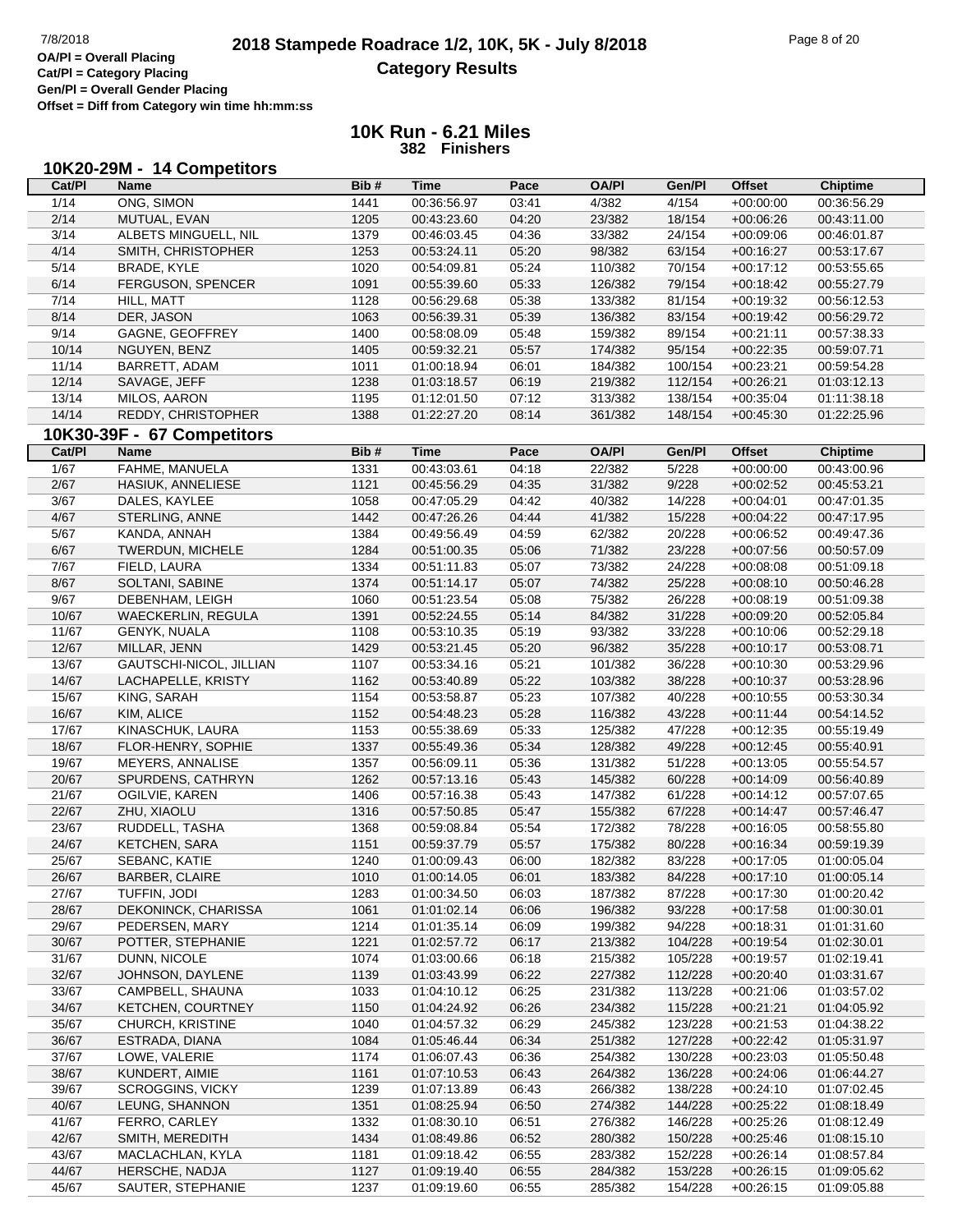# **2018 Stampede Roadrace 1/2, 10K, 5K - July 8/2018** 7/8/2018 Page 9 of 20 **Category Results**

**Cat/Pl = Category Placing Gen/Pl = Overall Gender Placing Offset = Diff from Category win time hh:mm:ss**

|                | 10K30-39F - 67 Competitors |      |             |       |              |         |               |                 |
|----------------|----------------------------|------|-------------|-------|--------------|---------|---------------|-----------------|
| Cat/PI         | <b>Name</b>                | Bib# | <b>Time</b> | Pace  | <b>OA/PI</b> | Gen/Pl  | <b>Offset</b> | <b>Chiptime</b> |
| 46/67          | ST JOHN, EDWINA            | 1264 | 01:09:22.64 | 06:56 | 286/382      | 155/228 | $+00:26:19$   | 01:09:14.81     |
| 47/67          | EPP, KIMIKO                | 1082 | 01:09:50.49 | 06:59 | 288/382      | 156/228 | $+00:26:46$   | 01:09:30.65     |
| 48/67          | JOHNSTON, AIMEE            | 1403 | 01:10:11.30 | 07:01 | 290/382      | 158/228 | $+00:27:07$   | 01:09:51.40     |
| 49/67          | POLLEN, SHEILA             | 1218 | 01:10:24.74 | 07:02 | 294/382      | 162/228 | $+00:27:21$   | 01:10:00.83     |
| 50/67          | AWDE, JEN                  | 1380 | 01:10:27.34 | 07:02 | 297/382      | 165/228 | $+00:27:23$   | 01:10:12.03     |
| 51/67          | WIEBE, CANDICE             | 1435 | 01:12:26.84 | 07:14 | 315/382      | 176/228 | $+00:29:23$   | 01:11:51.50     |
| 52/67          | ZJALIC, MEGAN              | 1317 | 01:13:01.18 | 07:18 | 320/382      | 181/228 | $+00:29:57$   | 01:12:45.19     |
| 53/67          | HRUSKA, PAMELA             | 1134 | 01:13:01.26 | 07:18 | 321/382      | 182/228 | $+00:29:57$   | 01:12:45.49     |
| 54/67          | MACEACHERN, MEAGHEN        | 1178 | 01:13:56.93 | 07:23 | 327/382      | 187/228 | $+00:30:53$   | 01:13:36.97     |
| 55/67          | MCGREGOR, LAURA            | 1187 | 01:13:59.65 | 07:23 | 329/382      | 189/228 | $+00:30:56$   | 01:13:50.58     |
| 56/67          | ANDREWS, KATE              | 1001 | 01:14:40.67 | 07:28 | 331/382      | 191/228 | $+00:31:37$   | 01:14:25.76     |
| 57/67          | PARKER, JENN               | 1421 | 01:15:36.12 | 07:33 | 336/382      | 196/228 | $+00:32:32$   | 01:15:15.96     |
| 58/67          | DEKONINCK, MELINA          | 1062 | 01:17:24.13 | 07:44 | 340/382      | 200/228 | $+00:34:20$   | 01:16:50.42     |
| 59/67          | GAETZ, TANIKA              | 1100 | 01:17:24.45 | 07:44 | 341/382      | 201/228 | $+00:34:20$   | 01:16:50.88     |
| 60/67          | OSBORNE, TERRA             | 1209 | 01:20:06.62 | 08:00 | 350/382      | 206/228 | $+00:37:03$   | 01:19:45.38     |
| 61/67          | PARKS, JENNIFER            | 1211 | 01:20:11.35 | 08:01 | 351/382      | 207/228 | $+00:37:07$   | 01:19:32.35     |
| 62/67          | RUSSELL, EMILY             | 1234 | 01:20:28.26 | 08:02 | 352/382      | 208/228 | $+00:37:24$   | 01:19:48.96     |
| 63/67          | TERLESKY, CAITLYN          | 1277 | 01:20:55.18 | 08:05 | 355/382      | 209/228 | $+00:37:51$   | 01:20:14.63     |
| 64/67          | BLAESER, COURTNEY          | 1321 | 01:22:20.90 | 08:14 | 360/382      | 213/228 | $+00:39:17$   | 01:20:30.47     |
| 65/67          | FONG, JOSEPHINE            | 1411 | 01:25:25.50 | 08:32 | 364/382      | 216/228 | $+00:42:21$   | 01:25:04.82     |
| 66/67          | SPEAGER, CARRISSA          | 1375 | 01:33:46.61 | 09:22 | 369/382      | 220/228 | $+00:50:43$   | 01:33:16.37     |
| 67/67          | KARWAL, ARPAN              | 1145 | 01:43:22.36 | 10:20 | 378/382      | 225/228 | $+01:00:18$   | 01:42:44.17     |
|                |                            |      |             |       |              |         |               |                 |
|                | 10K30-39M - 45 Competitors |      |             |       |              |         |               |                 |
| Cat/PI         | <b>Name</b>                | Bib# | <b>Time</b> | Pace  | <b>OA/PI</b> | Gen/Pl  | <b>Offset</b> | <b>Chiptime</b> |
| $\frac{1}{45}$ | SEBOKA, HAILU              | 1459 | 00:33:45.48 | 03:22 | 1/382        | 1/154   | $+00:00:00$   | 00:33:45.17     |
| 2/45           | CLEMO, DAN                 | 1325 | 00:35:58.73 | 03:35 | 3/382        | 3/154   | $+00:02:13$   | 00:35:58.05     |
| $3/45$         | HOLLAND, ELLIOT            | 1132 | 00:40:45.97 | 04:04 | 14/382       | 11/154  | $+00:07:00$   | 00:40:45.70     |
| 4/45           | DUBE, PIERRE               | 1330 | 00:41:03.14 | 04:06 | 16/382       | 13/154  | $+00:07:17$   | 00:41:02.14     |
| $5/45$         | GOOSEN, RYAN               | 1415 | 00:41:06.81 | 04:06 | 17/382       | 14/154  | $+00:07:21$   | 00:41:05.23     |
| 6/45           | FIELD, GREG                | 1333 | 00:42:29.45 | 04:14 | 20/382       | 16/154  | $+00:08:43$   | 00:42:27.06     |
| $7/45$         | CULLINGHAM, NICHOLAS       | 1055 | 00:43:35.61 | 04:21 | 24/382       | 19/154  | $+00:09:50$   | 00:43:32.27     |
| 8/45           | WILLISKO, MICHAEL          | 1301 | 00:45:44.12 | 04:34 | 30/382       | 22/154  | $+00:11:58$   | 00:45:41.37     |
| 9/45           | GOLDENBERG, RYAN           | 1402 | 00:45:57.81 | 04:35 | 32/382       | 23/154  | $+00:12:12$   | 00:45:47.40     |
| 10/45          | MCLEOD, SEAN               | 1191 | 00:46:56.47 | 04:41 | 38/382       | 26/154  | $+00:13:10$   | 00:46:48.84     |
| 11/45          | LANDERO, GERARD            | 1168 | 00:47:50.83 | 04:47 | 43/382       | 28/154  | $+00:14:05$   | 00:47:08.08     |
| 12/45          | <b>BARBER, LACHLAN</b>     | 1319 | 00:48:00.73 | 04:48 | 46/382       | 29/154  | $+00:14:15$   | 00:47:58.14     |
| 13/45          | LAZUTIN, KONSTANTIN        | 1170 | 00:48:12.33 | 04:49 | 47/382       | 30/154  | $+00:14:26$   | 00:48:03.12     |
| 14/45          | MCCORMICK, MAT             | 1458 | 00:49:00.57 | 04:54 | 51/382       | 33/154  | $+00:15:15$   | 00:48:52.74     |
| 15/45          | MCWILLIAM, CAM             | 1354 | 00:49:01.11 | 04:54 | 52/382       | 34/154  | $+00:15:15$   | 00:48:58.68     |
| 16/45          | MCLEOD, GEOFF              | 1189 | 00:49:26.45 | 04:56 | 59/382       | 40/154  | $+00:15:40$   | 00:49:19.60     |
| 17/45          | NICOL, ADAM                | 1207 | 00:49:50.19 | 04:59 | 60/382       | 41/154  | $+00:16:04$   | 00:49:38.18     |
| 18/45          | <b>WHITTALL, TRISTAN</b>   | 1298 | 00:50:36.59 | 05:03 | 69/382       | 47/154  | $+00:16:51$   | 00:50:17.53     |
| 19/45          | SOLMOSAN, JEFF             | 1373 | 00:50:53.86 | 05:05 | 70/382       | 48/154  | $+00:17:08$   | 00:50:48.28     |
| 20/45          | HAWS, BRAD                 | 1417 | 00:51:08.56 | 05:06 | 72/382       | 49/154  | $+00:17:23$   | 00:51:03.60     |
| 21/45          | SORBO, DANIELE             | 1259 | 00:52:08.67 | 05:12 | 80/382       | 51/154  | $+00:18:23$   | 00:51:34.76     |
| 22/45          | LAGOS, JOSE                | 1165 | 00:52:10.31 | 05:13 | 81/382       | 52/154  | $+00:18:24$   | 00:52:02.86     |
| 23/45          | LAGOS, CRISTOBAL           | 1164 | 00:52:19.30 | 05:13 | 82/382       | 53/154  | $+00:18:33$   | 00:52:12.25     |
| 24/45          | <b>BOURGET, FRANCOIS</b>   | 1018 | 00:52:29.42 | 05:14 | 87/382       | 56/154  | $+00:18:43$   | 00:52:22.31     |
| 25/45          | VANDERBURG, BRYCE          | 1285 | 00:52:39.10 | 05:15 | 88/382       | 57/154  | $+00:18:53$   | 00:52:22.77     |
| 26/45          | RYAN, MATTHEW              | 1235 | 00:52:53.39 | 05:17 | 92/382       | 60/154  | $+00:19:07$   | 00:52:47.25     |
| 27/45          | WALL, JOSHUA               | 1292 | 00:53:25.36 | 05:20 | 99/382       | 64/154  | $+00:19:39$   | 00:52:12.07     |
| 28/45          | HADDON, MICHAEL            | 1114 | 00:53:43.47 | 05:22 | 104/382      | 66/154  | $+00.19.57$   | 00:53:35.64     |
| 29/45          | FRANK, DEVIN               | 1399 | 00:54:54.98 | 05:29 | 117/382      | 74/154  | $+00:21:09$   | 00:54:51.95     |
| 30/45          | CRAIG, KYLE                | 1050 | 00:54:58.77 | 05:29 | 118/382      | 75/154  | $+00:21:13$   | 00:54:50.04     |
| 31/45          | <b>BAGNALL, STEPHEN</b>    | 1006 | 00:55:10.61 | 05:31 | 119/382      | 76/154  | $+00:21:25$   | 00:54:42.50     |
| 32/45          | GAINES, TIM                | 1102 | 00:56:03.35 | 05:36 | 129/382      | 80/154  | $+00:22:17$   | 00:55:52.72     |
| 33/45          | POTTER, CHRIS              | 1219 | 00:58:37.36 | 05:51 | 163/382      | 91/154  | $+00:24:51$   | 00:57:55.35     |
| 34/45          | CURILSCHI, ALEXANDR        | 1056 | 00:59:38.34 | 05:57 | 176/382      | 96/154  | $+00:25:52$   | 00:59:29.53     |
| 35/45          | SO, BENJAMIN               | 1390 | 00:59:46.35 | 05:58 | 177/382      | 97/154  | $+00:26:00$   | 00:59:37.68     |
| 36/45          | CIMPL, JASON               | 1041 | 01:00:34.99 | 06:03 | 189/382      | 101/154 | $+00:26:49$   | 01:00:20.59     |
| 37/45          | BEECH, JEFF                | 1455 | 01:01:05.66 | 06:06 | 197/382      | 104/154 | $+00:27:20$   | 01:00:51.98     |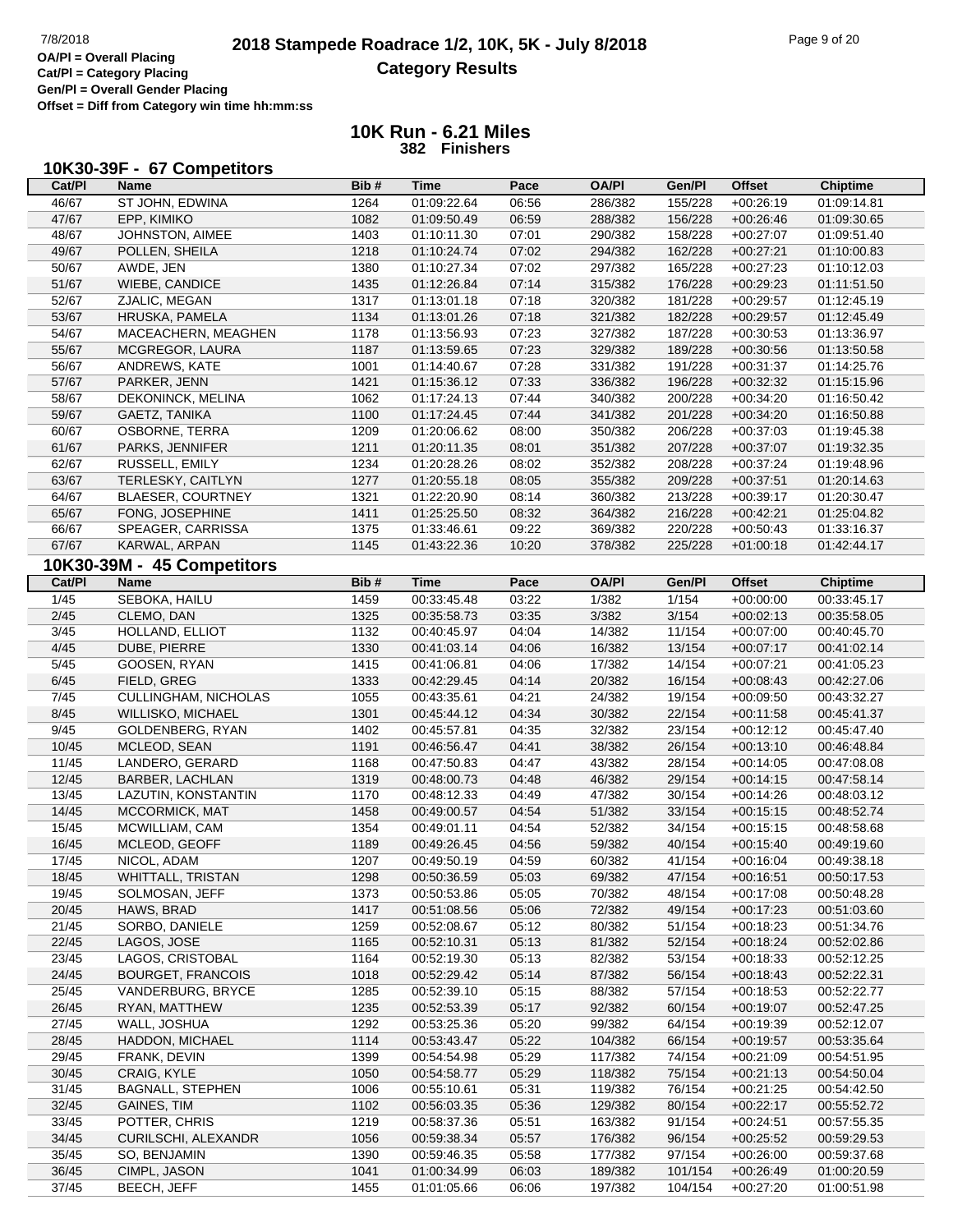**Cat/Pl = Category Placing Gen/Pl = Overall Gender Placing Offset = Diff from Category win time hh:mm:ss**

|                | 10K30-39M - 45 Competitors                |              |                            |                |                    |                    |                            |                            |
|----------------|-------------------------------------------|--------------|----------------------------|----------------|--------------------|--------------------|----------------------------|----------------------------|
| Cat/PI         | <b>Name</b>                               | Bib#         | <b>Time</b>                | Pace           | <b>OA/PI</b>       | Gen/Pl             | <b>Offset</b>              | <b>Chiptime</b>            |
| 38/45          | <b>COURT, DALE</b>                        | 1397         | 01:01:36.42                | 06:09          | 201/382            | 106/154            | $+00:27:50$                | 01:01:27.01                |
| 39/45          | <b>BRADE, TYLER</b>                       | 1022         | 01:01:42.80                | 06:10          | 202/382            | 107/154            | $+00:27:57$                | 01:01:27.81                |
| 40/45          | DUNN, CHRIS                               | 1073         | 01:03:03.46                | 06:18          | 216/382            | 111/154            | $+00:29:17$                | 01:02:23.63                |
| 41/45          | <b>GRAHAM, TIMOTHY</b>                    | 1112         | 01:03:36.51                | 06:21          | 226/382            | 115/154            | $+00:29:51$                | 01:03:15.09                |
| 42/45          | PHAM, MARK                                | 1217         | 01:04:52.20                | 06:29          | 240/382            | 120/154            | $+00:31:06$                | 01:04:25.67                |
| 43/45          | TOWNSEND, JEFFREY                         | 1281         | 01:09:50.28                | 06:59          | 287/382            | 132/154            | $+00:36:04$                | 01:09:05.05                |
| 44/45          | KARWAL, GUNWANT                           | 1146         | 01:17:25.75                | 07:44          | 342/382            | 141/154            | $+00:43:40$                | 01:16:47.80                |
| 45/45          | STEWART, CHRIS                            | 1271         | 01:20:28.47                | 08:02          | 353/382            | 145/154            | $+00:46:42$                | 01:19:48.50                |
|                | 10K40-49F - 62 Competitors                |              |                            |                |                    |                    |                            |                            |
| Cat/PI         | <b>Name</b>                               | Bib#         | <b>Time</b>                | Pace           | <b>OA/PI</b>       | Gen/Pl             | <b>Offset</b>              | <b>Chiptime</b>            |
| $\frac{1}{62}$ | <b>BUHLERS, DEBORAH</b>                   | 1030         | 00:40:17.79                | 04:01          | 11/382             | 3/228              | $+00:00:00$                | 00:40:16.55                |
| 2/62           | DI PERNO, ADORCHITA                       | 1381         | 00:47:04.00                | 04:42          | 39/382             | 13/228             | $+00:06:46$                | 00:47:00.20                |
| 3/62           | PENDREL, LARA                             | 1216         | 00:50:23.47                | 05:02          | 68/382             | 22/228             | $+00:10:05$                | 00:50:15.64                |
| 4/62           | MACDONALD, ANGELA                         | 1177         | 00:51:55.35                | 05:11          | 78/382             | 28/228             | $+00:11:37$                | 00:51:28.78                |
| 5/62           | MACKWOOD, J.J.                            | 1180         | 00:52:04.90                | 05:12          | 79/382             | 29/228             | $+00:11:47$                | 00:51:58.52                |
| 6/62           | <b>GARRATT, LINDA</b>                     | 1104         | 00:53:34.42                | 05:21          | 102/382            | 37/228             | $+00:13:16$                | 00:53:25.21                |
| 7/62           | <b>BREAU, CYNTHIA</b>                     | 1023         | 00:55:19.37                | 05:31          | 123/382            | 45/228             | $+00:15:01$                | 00:55:03.60                |
| 8/62           | MURPHY, AMANDA                            | 1204         | 00:55:19.82                | 05:31          | 124/382            | 46/228             | $+00:15:02$                | 00:55:04.71                |
| 9/62           | COATES, WENDY                             | 1396         | 00:56:36.07                | 05:39          | 134/382            | 53/228             | $+00:16:18$                | 00:56:28.98                |
| 10/62          | HUSKA, CATHY                              | 1137         | 00:56:53.15                | 05:41          | 137/382            | 54/228             | $+00:16:35$                | 00:56:40.55                |
| 11/62          | RAFFIN, JULIE                             | 1225         | 00:57:01.55                | 05:42          | 139/382            | 56/228             | $+00:16:43$                | 00:56:59.12                |
| 12/62          | STASIUK, KATHERINE                        | 1270         | 00:57:01.65                | 05:42          | 140/382            | 57/228             | $+00:16:43$                | 00:56:59.22                |
| 13/62          | THOMPSON, ROBIN                           | 1279         | 00:57:02.08                | 05:42          | 141/382            | 58/228             | $+00:16:44$                | 00:56:22.19                |
| 14/62          | HAWRYSCHUK, GINA                          | 1392         | 00:57:43.24                | 05:46          | 153/382            | 65/228             | $+00:17:25$                | 00:57:37.66                |
| 15/62          | SMYRL, LISA                               | 1258         | 00:57:50.21                | 05:47          | 154/382            | 66/228             | $+00:17:32$                | 00:57:38.46                |
| 16/62          | <b>MORRISH, ALICIA</b>                    | 1200         | 00:58:01.61                | 05:48          | 157/382            | 69/228             | $+00:17:43$                | 00:57:22.40                |
| 17/62          | HENDRICKSON, SUSAN                        | 1125         | 00:59:24.76                | 05:56          | 173/382            | 79/228             | $+00:19:06$                | 00:59:17.37                |
| 18/62          | STRANSKY, LISE                            | 1272         | 00:59:56.23                | 05:59          | 179/382            | 81/228             | $+00:19:38$                | 00:59:41.65                |
| 19/62          | <b>INNES, CHRISTIE</b>                    | 1419         | 01:00:31.54                | 06:03          | 186/382            | 86/228             | $+00:20:13$                | 01:00:12.12                |
| 20/62          | STYNER, YVETTE                            | 1273         | 01:00:34.57                | 06:03          | 188/382            | 88/228             | $+00:20:16$                | 01:00:21.01                |
| 21/62          | COOZE, MICHELLE                           | 1443         | 01:00:41.45                | 06:04          | 192/382            | 90/228             | $+00:20:23$                | 01:00:22.25                |
| 22/62          | SMITH, NICOLE                             | 1372         | 01:00:53.97                | 06:05          | 194/382            | 92/228             | $+00:20:36$                | 01:00:32.20                |
| 23/62          | MCGHIE, LAURIE                            | 1186         | 01:01:35.92                | 06:09          | 200/382            | 95/228             | $+00:21:18$                | 01:01:10.18                |
| 24/62          | FIGUEIREDO, BEATRIZ                       | 1335         | 01:01:50.27                | 06:11          | 203/382            | 96/228             | $+00:21:32$                | 01:01:44.79                |
| 25/62          | PANDILA, CATHY                            | 1363         | 01:01:51.20                | 06:11          | 204/382            | 97/228             | $+00:21:33$                | 01:01:41.61                |
| 26/62          | <b>CUNNINGHAM, NICOLE</b>                 | 1326         | 01:02:24.68                | 06:14          | 210/382            | 101/228            | $+00:22:06$                | 01:02:04.00                |
| 27/62          | <b>BLOMMAERT, KIM</b><br>KARVINEN, TRISHA | 1413         | 01:02:38.06<br>01:03:06.82 | 06:15          | 212/382            | 103/228            | $+00:22:20$                | 01:02:20.99<br>01:02:40.72 |
| 28/62<br>29/62 |                                           | 1144<br>1147 | 01:04:25.69                | 06:18<br>06:26 | 218/382<br>235/382 | 107/228<br>116/228 | $+00:22:49$<br>$+00:24:07$ | 01:04:13.94                |
| 30/62          | KATS, PAM<br>HALL, DEB                    | 1437         | 01:04:26.90                | 06:26          | 237/382            | 118/228            | $+00:24:09$                | 01:03:59.97                |
| 31/62          | SINGLETON, JUNE                           | 1247         | 01:04:34.45                | 06:27          | 239/382            | 120/228            | $+00:24:16$                | 01:04:18.20                |
| 32/62          | LEMON, TERESA                             | 1350         | 01:06:26.05                | 06:38          | 256/382            | 131/228            | $+00:26:08$                | 01:05:54.59                |
| 33/62          | LEATHERDALE, TARA                         | 1171         | 01:07:11.12                | 06:43          | 265/382            | 137/228            | $+00:26:53$                | 01:07:05.18                |
| 34/62          | YUMOL, FLEUR                              | 1314         | 01:07:28.08                | 06:44          | 267/382            | 139/228            | $+00:27:10$                | 01:07:09.30                |
| 35/62          | <b>BAKER, SHANNON</b>                     | 1009         | 01:07:46.14                | 06:46          | 269/382            | 140/228            | $+00:27:28$                | 01:07:26.86                |
| 36/62          | HAZENBERG, MIRANDA                        | 1122         | 01:08:17.94                | 06:49          | 271/382            | 141/228            | $+00:28:00$                | 01:07:53.77                |
| 37/62          | HENDRIKSEN, NATALIA                       | 1446         | 01:08:18.13                | 06:49          | 272/382            | 142/228            | $+00:28:00$                | 01:08:12.45                |
| 38/62          | BERNIER, DALIA                            | 1451         | 01:08:23.81                | 06:50          | 273/382            | 143/228            | $+00:28:06$                | 01:08:06.09                |
| 39/62          | PIPONSKI, SONJA                           | 1364         | 01:08:26.66                | 06:50          | 275/382            | 145/228            | $+00:28:08$                | 01:08:19.13                |
| 40/62          | <b>CREIGHTON, KORI</b>                    | 1051         | 01:08:41.99                | 06:52          | 277/382            | 147/228            | $+00:28:24$                | 01:08:14.82                |
| 41/62          | SWIEGERS, ROLÉ                            | 1275         | 01:08:42.28                | 06:52          | 278/382            | 148/228            | $+00:28:24$                | 01:08:13.79                |
| 42/62          | <b>KRYGIER, NICKI</b>                     | 1427         | 01:09:05.06                | 06:54          | 281/382            | 151/228            | $+00:28:47$                | 01:08:38.55                |
| 43/62          | FARLEY, TARA                              | 1456         | 01:10:00.14                | 07:00          | 289/382            | 157/228            | $+00:29:42$                | 01:09:47.10                |
| 44/62          | <b>WORTHINGTON, LIZA</b>                  | 1305         | 01:10:16.32                | 07:01          | 292/382            | 160/228            | $+00:29:58$                | 01:10:04.96                |
| 45/62          | <b>GAGNON, TRISHA</b>                     | 1101         | 01:10:18.88                | 07:01          | 293/382            | 161/228            | $+00:30:01$                | 01:10:15.26                |
| 46/62          | <b>SCHAFFER, JACKIE</b>                   | 1394         | 01:10:26.64                | 07:02          | 295/382            | 163/228            | $+00:30:08$                | 01:10:11.53                |
| 47/62          | PAWLUK, LARA                              | 1213         | 01:10:27.20                | 07:02          | 296/382            | 164/228            | $+00:30:09$                | 01:10:11.80                |
| 48/62          | KEMP, ANITA                               | 1149         | 01:11:19.20                | 07:07          | 304/382            | 169/228            | $+00:31:01$                | 01:11:13.02                |
| 49/62          | ROKER, GLORIA                             | 1229         | 01:11:19.49                | 07:07          | 305/382            | 170/228            | $+00:31:01$                | 01:11:12.62                |
| 50/62          | SPENCER, JANICE                           | 1425         | 01:11:48.59                | 07:10          | 311/382            | 174/228            | $+00:31:30$                | 01:11:21.16                |
| 51/62          | MCFARLAND, LAUREE                         | 1185         | 01:12:34.71                | 07:15          | 316/382            | 177/228            | $+00:32:16$                | 01:11:55.12                |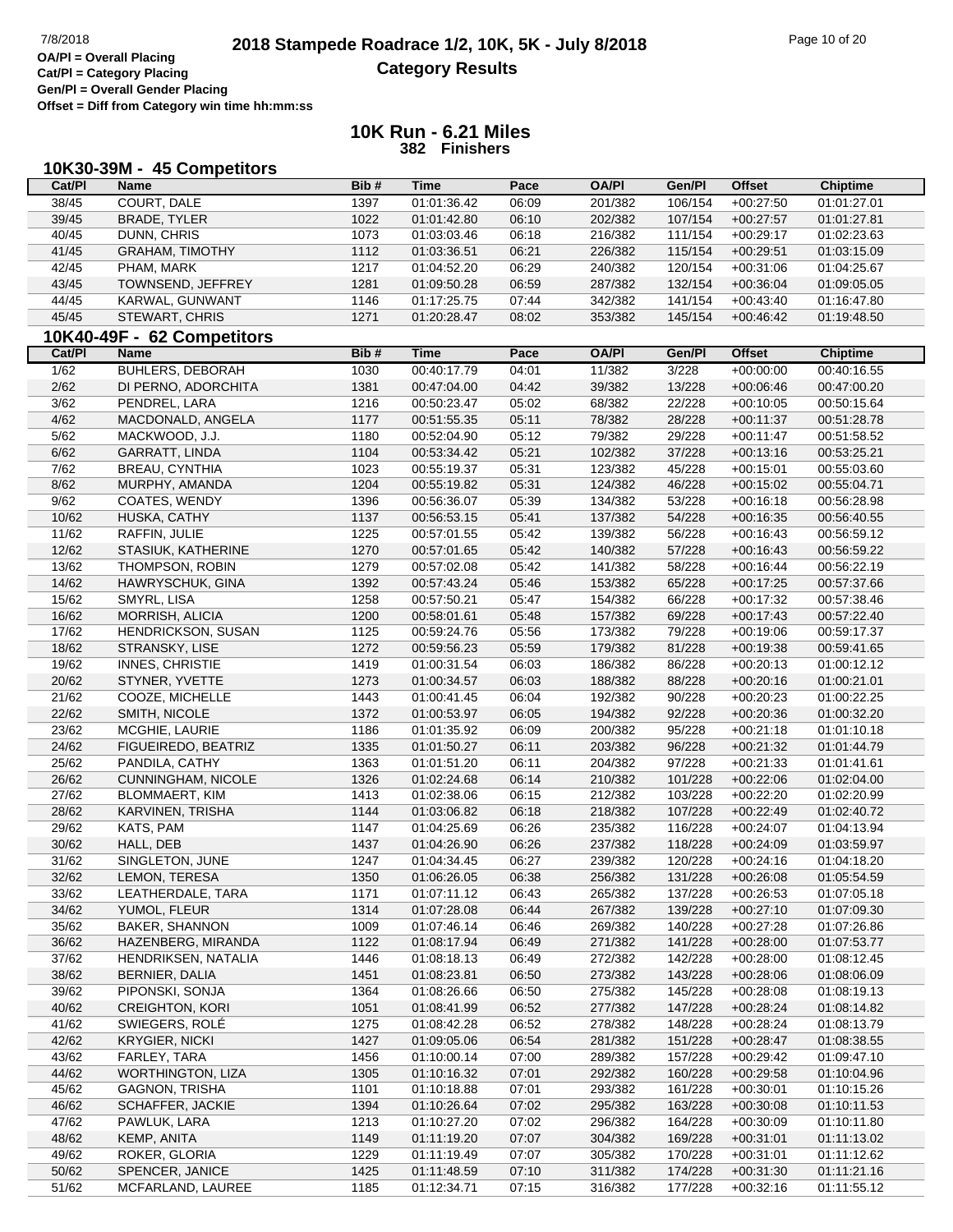### **2018 Stampede Roadrace 1/2, 10K, 5K - July 8/2018** Page 11 of 20<br> **OA/PI** = Overall Placing **2018 Stampede Roadrace 1/2, 10K, 5K - July 8/2018 Category Results**

**Cat/Pl = Category Placing Gen/Pl = Overall Gender Placing Offset = Diff from Category win time hh:mm:ss**

|                | 10K40-49F - 62 Competitors        |              |                            |                |                    |                    |                            |                            |
|----------------|-----------------------------------|--------------|----------------------------|----------------|--------------------|--------------------|----------------------------|----------------------------|
| Cat/PI         | <b>Name</b>                       | Bib#         | <b>Time</b>                | Pace           | <b>OA/PI</b>       | Gen/Pl             | <b>Offset</b>              | <b>Chiptime</b>            |
| 52/62          | <b>DOEKSEN, LORI</b>              | 1329         | 01:12:37.13                | 07:15          | 317/382            | 178/228            | $+00:32:19$                | 01:12:14.60                |
| 53/62          | HAWRYSCHUK, HOLLY                 | 1393         | 01:12:44.14                | 07:16          | 319/382            | 180/228            | $+00:32:26$                | 01:12:38.74                |
| 54/62          | FROSTAD, CHERYL                   | 1099         | 01:13:35.30                | 07:21          | 324/382            | 185/228            | $+00:33:17$                | 01:13:04.54                |
| 55/62          | DICKINSON, LINDA                  | 1066         | 01:13:57.19                | 07:23          | 328/382            | 188/228            | $+00:33:39$                | 01:13:28.70                |
| 56/62          | CLARKE, LISA                      | 1044         | 01:14:48.62                | 07:28          | 332/382            | 192/228            | $+00:34:30$                | 01:14:12.00                |
| 57/62          | BHALLA, ACHALA                    | 1015         | 01:19:31.71                | 07:57          | 347/382            | 204/228            | $+00:39:13$                | 01:19:01.81                |
| 58/62          | CHAINARONGPINIJ, KOKO             | 1036         | 01:20:57.19                | 08:05          | 357/382            | 210/228            | $+00:40:39$                | 01:20:17.72                |
| 59/62          | AZIZ, TALA                        | 1431         | 01:23:28.27                | 08:20          | 362/382            | 214/228            | $+00:43:10$                | 01:23:03.19                |
| 60/62          | STADEL, TANYA                     | 1267         | 01:42:20.84                | 10:14          | 375/382            | 222/228            | $+01:02:03$                | 01:42:08.10                |
| 61/62          | FELLOWES, DEB                     | 1432         | 01:43:16.47                | 10:19          | 377/382            | 224/228            | $+01:02:58$                | 01:42:37.87                |
| 62/62          | JOHNSON, KAREN                    | 1140         | 01:55:32.34                | 11:33          | 381/382            | 227/228            | $+01:15:14$                | 01:55:07.97                |
|                | 10K40-49M - 33 Competitors        |              |                            |                |                    |                    |                            |                            |
| Cat/PI         | <b>Name</b>                       | Bib#         | <b>Time</b>                | Pace           | <b>OA/PI</b>       | Gen/Pl             | <b>Offset</b>              | <b>Chiptime</b>            |
| 1/33           | <b>KRAR, JEFF</b>                 | 1159         | 00:35:42.57                | 03:34          | 2/382              | 2/154              | $+00:00:00$                | 00:35:41.79                |
| 2/33           | SMALLWOOD, JOSEPH                 | 1251         | 00:38:05.47                | 03:48          | 6/382              | 5/154              | $+00:02:22$                | 00:38:04.79                |
| $3/33$         | FALKE, GUNNAR                     | 1087         | 00:38:54.82                | 03:53          | 9/382              | 8/154              | $+00:03:12$                | 00:38:54.14                |
| 4/33           | JONES, PAUL                       | 1142         | 00:40:22.18                | 04:02          | 12/382             | 9/154              | $+00:04:39$                | 00:40:19.04                |
| 5/33           | DYMENT, GEOFF                     | 1078         | 00:40:40.18                | 04:04          | 13/382             | 10/154             | $+00:04:57$                | 00:40:38.33                |
| 6/33           | GRAY, NEIL                        | 1412         | 00:41:00.13                | 04:06          | 15/382             | 12/154             | $+00:05:17$                | 00:40:59.35                |
| 7/33           | CULLINGHAM, MIKE                  | 1054         | 00:42:43.34                | 04:16          | 21/382             | 17/154             | $+00:07:00$                | 00:42:40.00                |
| 8/33           | WELLER, JODY                      | 1378         | 00:48:59.87                | 04:53          | 50/382             | 32/154             | $+00:13:17$                | 00:48:58.57                |
| 9/33           | <b>CLARKE, PETER</b>              | 1324         | 00:49:20.91                | 04:56          | 56/382             | 37/154             | $+00:13:38$                | 00:48:55.34                |
| 10/33          | <b>IRWIN, WADE</b>                | 1345         | 00:51:41.21                | 05:10          | 77/382             | 50/154             | $+00:15:58$                | 00:51:35.93                |
| 11/33          | PENDREL, JEFF                     | 1215         | 00:52:24.87                | 05:14          | 85/382             | 54/154             | $+00:16:42$                | 00:52:17.04                |
| 12/33          | <b>MAURAIS, PIERRE</b>            | 1353         | 00:52:49.24                | 05:16          | 90/382             | 59/154             | $+00:17:06$                | 00:52:31.83                |
| 13/33          | LAMBERT, SEAN                     | 1167         | 00:53:12.92                | 05:19          | 94/382             | 61/154             | $+00:17:30$                | 00:52:56.67                |
| 14/33          | LUDTKE, KIM                       | 1176         | 00:54:42.01                | 05:28          | 115/382            | 73/154             | $+00:18:59$                | 00:54:35.94                |
| 15/33          | <b>SCHAFFER, THANE</b>            | 1395         | 00:55:18.16                | 05:31          | 122/382            | 78/154             | $+00:19:35$                | 00:54:54.77                |
| 16/33          | RETZER, GREG                      | 1367         | 00:57:15.24                | 05:43          | 146/382            | 86/154             | $+00:21:32$                | 00:57:05.23                |
| 17/33          | GELLATELY, JEFF                   | 1401         | 00:57:27.32                | 05:44          | 149/382            | 87/154             | $+00:21:44$                | 00:57:10.67                |
| 18/33          | DOEKSEN, CARLIN                   | 1328         | 01:01:27.10                | 06:08          | 198/382            | 105/154            | $+00:25:44$                | 01:01:27.10                |
| 19/33<br>20/33 | ALEXANDER, THOMAS<br>KOKOTT, RYAN | 1318<br>1157 | 01:01:57.21<br>01:02:58.85 | 06:11<br>06:17 | 206/382<br>214/382 | 109/154<br>110/154 | $+00:26:14$<br>$+00:27:16$ | 01:01:40.96<br>01:02:26.94 |
| 21/33          | <b>BROWN, KEITH</b>               | 1027         | 01:03:19.95                | 06:19          | 220/382            | 113/154            | $+00:27:37$                | 01:02:54.38                |
| 22/33          | COHEN, ROB                        | 1046         | 01:04:07.58                | 06:24          | 230/382            | 118/154            | $+00:28:25$                | 01:03:41.48                |
| 23/33          | <b>KRYGIER, CORY</b>              | 1160         | 01:04:18.04                | 06:25          | 232/382            | 119/154            | $+00:28:35$                | 01:03:52.18                |
| 24/33          | ROCHE, PATRICK                    | 1227         | 01:04:58.08                | 06:29          | 246/382            | 123/154            | $+00:29:15$                | 01:04:29.43                |
| 25/33          | YUMOL, JONATHAN                   | 1315         | 01:07:28.16                | 06:44          | 268/382            | 129/154            | $+00:31:45$                | 01:07:08.66                |
| 26/33          | KANDA, PEPUKAI                    | 1385         | 01:08:03.34                | 06:48          | 270/382            | 130/154            | $+00:32:20$                | 01:07:53.93                |
| 27/33          | JACKSON, RICHARD                  | 1346         | 01:09:18.30                | 06:55          | 282/382            | 131/154            | $+00:33:35$                | 01:08:48.84                |
| 28/33          | <b>HENDRICKSON, ROB</b>           | 1124         | 01:11:14.25                | 07:07          | 302/382            | 134/154            | $+00:35:31$                | 01:10:48.69                |
| 29/33          | WELLS, JASON                      | 1296         | 01:11:29.78                | 07:08          | 306/382            | 136/154            | $+00:35:47$                | 01:11:07.37                |
| 30/33          | WISE, LES                         | 1304         | 01:12:25.24                | 07:14          | 314/382            | 139/154            | $+00:36:42$                | 01:12:08.29                |
| 31/33          | BAKER, JAMES                      | 1007         | 01:13:52.35                | 07:23          | 326/382            | 140/154            | $+00:38:09$                | 01:13:27.47                |
| 32/33          | CHISHOLM, BRIAN                   | 1038         | 01:33:44.52                | 09:22          | 368/382            | 149/154            | $+00:58:01$                | 01:33:14.36                |
| 33/33          | DAISY, OTIS                       | 1057         | 01:36:28.80                | 09:38          | 372/382            | 151/154            | $+01:00:46$                | 01:36:15.20                |
|                | 10K50-59F - 36 Competitors        |              |                            |                |                    |                    |                            |                            |
| Cat/PI         | <b>Name</b>                       | Bib#         | <b>Time</b>                | Pace           | <b>OA/PI</b>       | Gen/Pl             | <b>Offset</b>              | <b>Chiptime</b>            |
| 1/36           | MULLIGAN, ZITA                    | 1203         | 00:46:06.31                | 04:36          | 34/382             | 10/228             | $+00:00:00$                | 00:46:02.76                |
| 2/36           | MACPHERSON, PAMELA                | 1444         | 00:47:56.69                | 04:47          | 45/382             | 17/228             | $+00:01:50$                | 00:47:52.69                |
| 3/36           | PLAVA, LILIANA                    | 1386         | 00:48:30.11                | 04:51          | 48/382             | 18/228             | $+00:02:23$                | 00:48:25.91                |
| 4/36           | FLEGG, KIM                        | 1336         | 00:49:07.90                | 04:54          | 53/382             | 19/228             | $+00:03:01$                | 00:48:56.46                |
| 5/36           | ESPEY, MARY JANE                  | 1083         | 00:49:56.81                | 04:59          | 63/382             | 21/228             | $+00:03:50$                | 00:49:36.71                |
| 6/36           | MOORE, DONNA                      | 1198         | 00:53:58.27                | 05:23          | 106/382            | 39/228             | $+00:07:51$                | 00:53:32.23                |
| 7/36           | PEARSON, JACQUELINE               | 1422         | 00:54:25.13                | 05:26          | 112/382            | 41/228             | $+00:08:18$                | 00:54:09.26                |
| 8/36           | LIZAMA, CRISTINA                  | 1172         | 00:57:42.71                | 05:46          | 152/382            | 64/228             | $+00:11:36$                | 00:57:40.92                |
| 9/36           | KILDARE, CAROLYN                  | 1420         | 00:57:59.69                | 05:47          | 156/382            | 68/228             | $+00:11:53$                | 00:57:21.06                |
| 10/36          | KUHL, LAURA                       | 1348         | 01:00:27.62                | 06:02          | 185/382            | 85/228             | $+00:14:21$                | 01:00:10.55                |
| 11/36          | GLOGOZA, KIM                      | 1338         | 01:00:40.73                | 06:04          | 191/382            | 89/228             | $+00:14:34$                | 01:00:30.92                |
| 12/36          | ROSS, ROXANNE                     | 1389         | 01:02:05.58                | 06:12          | 207/382            | 98/228             | $+00:15:59$                | 01:01:38.09                |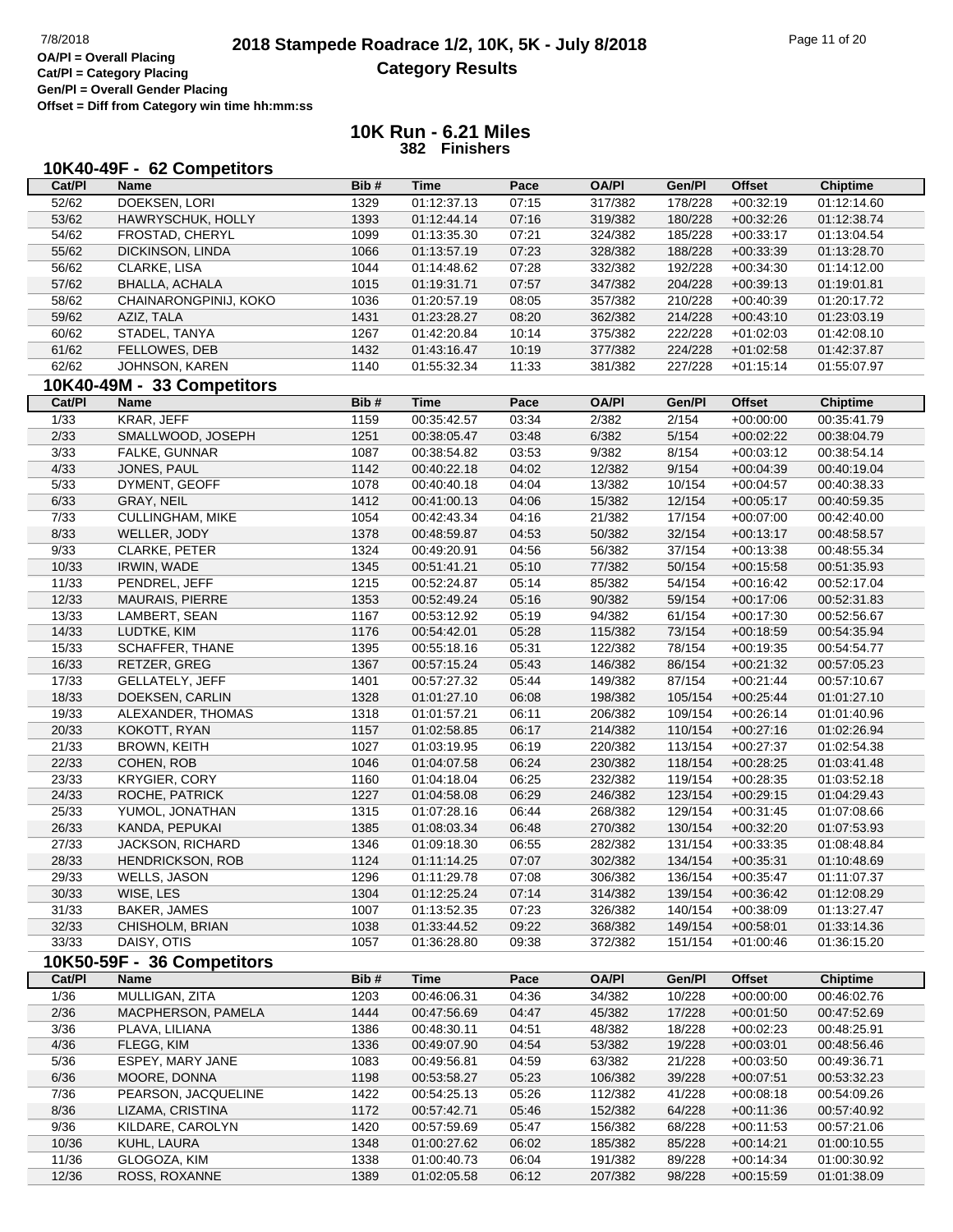**Cat/Pl = Category Placing Gen/Pl = Overall Gender Placing Offset = Diff from Category win time hh:mm:ss**

| Cat/PI<br>Bib#<br><b>Time</b><br>Pace<br><b>OA/PI</b><br>Gen/Pl<br>Offset<br><b>Chiptime</b><br>Name<br>13/36<br>PANNETT, TRACY<br>06:12<br>1210<br>01:02:07.78<br>208/382<br>99/228<br>$+00:16:01$<br>01:01:38.22<br>14/36<br>HITCHENS, MARIA<br>06:13<br>100/228<br>1129<br>01:02:15.62<br>209/382<br>$+00:16:09$<br>01:02:06.70<br>15/36<br>06:18<br>106/228<br>HO, LAI CHING<br>1130<br>01:03:04.93<br>217/382<br>$+00:16:58$<br>01:02:38.18<br>16/36<br>DERBECKER, SUZANNE<br>1064<br>06:20<br>01:03:22.65<br>221/382<br>108/228<br>$+00:17:16$<br>01:03:17.45<br>17/36<br>1453<br>06:20<br>109/228<br>DIFRANCESCO, LISA<br>01:03:24.93<br>222/382<br>$+00:17:18$<br>01:03:13.67<br>18/36<br>117/228<br>BETZNER, CARLA<br>1438<br>01:04:26.75<br>06:26<br>236/382<br>$+00:18:20$<br>01:03:58.94<br>19/36<br>1017<br>06:29<br>122/228<br><b>BOIVIN, SYLVIE</b><br>01:04:56.94<br>244/382<br>$+00:18:50$<br>01:04:40.49<br>20/36<br>1069<br>06:29<br>247/382<br>124/228<br>DILLARD, MIRANDA<br>01:04:59.40<br>$+00:18:53$<br>01:04:36.19<br>21/36<br>1067<br>01:05:24.99<br>06:32<br>125/228<br>01:04:57.66<br>DILLABAUGH, CHRISTINE<br>249/382<br>$+00:19:18$<br>22/36<br>1244<br>06:32<br>126/228<br>SIM, SHERRY<br>01:05:25.32<br>250/382<br>$+00:19:19$<br>01:04:57.99<br>23/36<br>1002<br>06:39<br>257/382<br>132/228<br>ARNELL, DIANE<br>01:06:33.54<br>$+00:20:27$<br>01:06:11.37<br>24/36<br>1183<br>MCCOMBE, SHAWN<br>01:06:42.86<br>06:40<br>262/382<br>135/228<br>$+00:20:36$<br>01:06:17.98<br>25/36<br>1028<br>06:52<br>149/228<br>$+00:22:40$<br><b>BROWN, SUSAN</b><br>01:08:46.65<br>279/382<br>01:08:17.09<br>26/36<br>07:09<br>173/228<br>SMITH, TERRI<br>1257<br>01:11:36.15<br>310/382<br>$+00:25:29$<br>01:11:04.38<br>27/36<br>1113<br>07:11<br>175/228<br>GREAVES, LISA<br>01:11:54.50<br>312/382<br>$+00:25:48$<br>01:11:27.65<br>28/36<br><b>BRADE, LAURIE</b><br>1021<br>07:19<br>01:13:10.09<br>322/382<br>183/228<br>$+00:27:03$<br>01:12:55.39<br>29/36<br>1242<br>07:20<br>323/382<br>184/228<br>$+00:27:14$<br>01:12:52.49<br>SELANDERS, LAURA<br>01:13:20.98<br>30/36<br>1088<br>07:24<br>190/228<br>FARRIS, MARGARET<br>01:14:02.71<br>330/382<br>$+00:27:56$<br>01:13:44.89<br>31/36<br>1202<br>07:28<br>333/382<br>193/228<br>$+00:28:43$<br>MUELLER, MARIANNE<br>01:14:49.91<br>01:14:29.15<br>32/36<br>1407<br>07:29<br>SWIRSKI, WENDIE<br>01:14:54.49<br>334/382<br>194/228<br>$+00:28:48$<br>01:14:25.50<br>33/36<br>1222<br>07:29<br>335/382<br>195/228<br>$+00:28:52$<br>POWELL, WENDY<br>01:14:59.07<br>01:14:46.67<br>34/36<br>08:12<br>212/228<br><b>WATSON, CATHERINE</b><br>1377<br>01:22:04.70<br>359/382<br>$+00:35:58$<br>01:21:47.49<br>35/36<br>ADAMS, FATIN<br>1000<br>08:24<br>363/382<br>215/228<br>$+00:37:54$<br>01:23:35.76<br>01:24:00.72<br>36/36<br>KNUTSON, DEBBIE<br>1156<br>01:29:23.06<br>08:56<br>365/382<br>217/228<br>$+00:43:16$<br>01:28:51.39<br>10K50-59M - 34 Competitors<br>Cat/PI<br><b>Time</b><br>Pace<br><b>OA/PI</b><br>Gen/Pl<br><b>Offset</b><br>Name<br>Bib#<br><b>Chiptime</b><br>1/34<br>OLINEK, MICHAEL<br>1208<br>00:43:35.64<br>04:21<br>25/382<br>20/154<br>$+00:00:00$<br>00:43:33.21<br>2/34<br>1035<br>04:24<br>27/382<br>21/154<br>00:44:04.66<br>CAWKWELL, RICHARD<br>00:44:06.35<br>$+00:00:30$<br>3/34<br>1424<br>04:46<br>42/382<br>27/154<br>00:47:39.02<br>PENA, LUIS<br>00:47:41.77<br>$+00:04:06$<br>4/34<br>04:51<br>49/382<br>31/154<br>YAWORSKI, TIM<br>1310<br>00:48:33.55<br>$+00:04:57$<br>00:48:20.53<br>5/34<br>THEROU, MIKE<br>1278<br>04:55<br>55/382<br>36/154<br>00:49:16.57<br>$+00:05:40$<br>00:49:00.80<br>6/34<br>04:56<br>58/382<br>39/154<br>MADSEN, JENS<br>1352<br>00:49:25.87<br>$+00:05:50$<br>00:49:21.49<br>7/34<br>1460<br>04:59<br>61/382<br>42/154<br>NOKES, TIM<br>00:49:54.63<br>$+00:06:18$<br>00:49:52.96<br>8/34<br>1086<br>05:01<br>EWART, PHIL<br>00:50:12.41<br>66/382<br>45/154<br>$+00:06:36$<br>00:49:42.43<br>9/34<br>1230<br>00:52:26.89<br>05:14<br>86/382<br>55/154<br>00:52:22.65<br>ROMANO, ALBERTO<br>$+00:08:51$<br>10/34<br>1430<br>05:16<br>89/382<br>58/154<br>00:52:35.36<br>OVEREND, BILL<br>00:52:47.37<br>$+00:09:11$<br>11/34<br>05:20<br>97/382<br>62/154<br>00:53:15.15<br>KLENKE, BRADLEY<br>1347<br>00:53:21.92<br>$+00:09:46$<br>12/34<br>05:22<br><b>MORRIS, CHUCK</b><br>1359<br>00:53:45.07<br>105/382<br>67/154<br>$+00:10:09$<br>00:53:43.08<br>13/34<br>1032<br>05:24<br>108/382<br>68/154<br>00:53:36.19<br>CAMPBELL, MICHAEL<br>00:54:05.95<br>$+00:10:30$<br>14/34<br>RAFF, TIM<br>05:24<br>69/154<br>1224<br>00:54:08.98<br>109/382<br>$+00:10:33$<br>00:53:55.10<br>15/34<br>HRYCOY, CRAIG<br>1343<br>00:54:20.88<br>05:26<br>111/382<br>71/154<br>$+00:10:45$<br>00:54:01.68<br>16/34<br>KONDICS, DAVE<br>1428<br>00:56:37.63<br>05:39<br>135/382<br>82/154<br>$+00:13:01$<br>00:56:31.37<br>17/34<br>FORKHEIM, MICHAEL<br>1094<br>88/154<br>00:57:34.26<br>05:45<br>151/382<br>$+00:13:58$<br>00:56:46.44<br>18/34<br>FILE, MURRAY<br>1383<br>00:58:52.20<br>05:53<br>168/382<br>93/154<br>$+00:15:16$<br>00:58:42.91<br>19/34<br>171/382<br><b>INFUSINO, SANTO</b><br>1138<br>00:59:04.58<br>05:54<br>94/154<br>$+00:15:28$<br>00:58:47.43<br>20/34<br>1071<br>05:58<br>DOUGLAS, KIM<br>00:59:47.41<br>178/382<br>98/154<br>$+00:16:11$<br>00:59:26.05<br>21/34<br>FISHER, GREG<br>1093<br>99/154<br>01:00:08.06<br>06:00<br>181/382<br>$+00:16:32$<br>00:59:44.53<br>22/34<br>GLOGOZA, STEVE<br>1450<br>01:00:37.36<br>06:03<br>190/382<br>102/154<br>$+00:17:01$<br>01:00:28.05<br>23/34<br>MOCH, DARCY<br>1197<br>01:01:01.06<br>06:06<br>195/382<br>103/154<br>$+00:17:25$<br>01:00:54.19<br>24/34<br>CATES, NEAL<br>1034<br>01:01:54.52<br>06:11<br>205/382<br>108/154<br>$+00:18:18$<br>01:01:41.22<br>25/34<br><b>WORTHINGTON, STEVE</b><br>06:24<br>1306<br>01:04:04.72<br>229/382<br>117/154<br>$+00:20:29$<br>01:03:53.07<br>26/34<br>LEMON, DENNIS<br>1349<br>01:04:56.74<br>06:29<br>243/382<br>122/154<br>$+00:21:21$<br>01:04:25.32<br>27/34<br>DILLABAUGH, LES<br>1068<br>01:05:24.65<br>06:32<br>248/382<br>124/154<br>$+00:21:49$<br>01:04:56.06<br>28/34<br>GOUDIE, DEREK<br>1339<br>01:06:22.95<br>06:38<br>255/382<br>125/154<br>$+00:22:47$<br>01:06:02.91<br>29/34<br>1366<br>POLITSKY, WAYNE<br>01:06:34.24<br>06:39<br>260/382<br>126/154<br>$+00:22:58$<br>01:06:11.83<br>30/34<br>LARSON, DEREK<br>1169<br>01:06:40.28<br>06:40<br>261/382<br>127/154<br>$+00:23:04$<br>01:06:31.59<br>31/34<br>HUMBLE, ROBERT<br>1135<br>01:06:43.30<br>06:40<br>263/382<br>128/154<br>$+00:23:07$<br>01:06:18.80<br>32/34<br>HAWBOLDT, ROBERT<br>1342<br>01:11:11.93<br>07:07<br>299/382<br>133/154<br>$+00:27:36$<br>01:11:05.99<br>33/34<br>1255<br>307/382<br>137/154<br>01:11:02.49<br>SMITH, SCOTT<br>01:11:34.40<br>07:09<br>$+00:27:58$<br>34/34<br>ROSENHEK, ALLAN<br>1232<br>01:18:52.30<br>07:53<br>343/382<br>142/154<br>$+00:35:16$<br>01:18:28.91 | 10K50-59F - 36 Competitors |  |  |  |  |
|-----------------------------------------------------------------------------------------------------------------------------------------------------------------------------------------------------------------------------------------------------------------------------------------------------------------------------------------------------------------------------------------------------------------------------------------------------------------------------------------------------------------------------------------------------------------------------------------------------------------------------------------------------------------------------------------------------------------------------------------------------------------------------------------------------------------------------------------------------------------------------------------------------------------------------------------------------------------------------------------------------------------------------------------------------------------------------------------------------------------------------------------------------------------------------------------------------------------------------------------------------------------------------------------------------------------------------------------------------------------------------------------------------------------------------------------------------------------------------------------------------------------------------------------------------------------------------------------------------------------------------------------------------------------------------------------------------------------------------------------------------------------------------------------------------------------------------------------------------------------------------------------------------------------------------------------------------------------------------------------------------------------------------------------------------------------------------------------------------------------------------------------------------------------------------------------------------------------------------------------------------------------------------------------------------------------------------------------------------------------------------------------------------------------------------------------------------------------------------------------------------------------------------------------------------------------------------------------------------------------------------------------------------------------------------------------------------------------------------------------------------------------------------------------------------------------------------------------------------------------------------------------------------------------------------------------------------------------------------------------------------------------------------------------------------------------------------------------------------------------------------------------------------------------------------------------------------------------------------------------------------------------------------------------------------------------------------------------------------------------------------------------------------------------------------------------------------------------------------------------------------------------------------------------------------------------------------------------------------------------------------------------------------------------------------------------------------------------------------------------------------------------------------------------------------------------------------------------------------------------------------------------------------------------------------------------------------------------------------------------------------------------------------------------------------------------------------------------------------------------------------------------------------------------------------------------------------------------------------------------------------------------------------------------------------------------------------------------------------------------------------------------------------------------------------------------------------------------------------------------------------------------------------------------------------------------------------------------------------------------------------------------------------------------------------------------------------------------------------------------------------------------------------------------------------------------------------------------------------------------------------------------------------------------------------------------------------------------------------------------------------------------------------------------------------------------------------------------------------------------------------------------------------------------------------------------------------------------------------------------------------------------------------------------------------------------------------------------------------------------------------------------------------------------------------------------------------------------------------------------------------------------------------------------------------------------------------------------------------------------------------------------------------------------------------------------------------------------------------------------------------------------------------------------------------------------------------------------------------------------------------------------------------------------------------------------------------------------------------------------------------------------------------------------------------------------------------------------------------------------------------------------------------------------------------------------------------------------------------------------------------------------------------------------------------------------------------------------------------------------------------------------------------------------------------------------------------------------------------------------------------------------------------------------------------------------------------------------------------------------------------------------------------------------------------------------------------------------------------------------------------------------------------------------------------------------------------------------------------------------------------------------------------------------------------------------------------------|----------------------------|--|--|--|--|
|                                                                                                                                                                                                                                                                                                                                                                                                                                                                                                                                                                                                                                                                                                                                                                                                                                                                                                                                                                                                                                                                                                                                                                                                                                                                                                                                                                                                                                                                                                                                                                                                                                                                                                                                                                                                                                                                                                                                                                                                                                                                                                                                                                                                                                                                                                                                                                                                                                                                                                                                                                                                                                                                                                                                                                                                                                                                                                                                                                                                                                                                                                                                                                                                                                                                                                                                                                                                                                                                                                                                                                                                                                                                                                                                                                                                                                                                                                                                                                                                                                                                                                                                                                                                                                                                                                                                                                                                                                                                                                                                                                                                                                                                                                                                                                                                                                                                                                                                                                                                                                                                                                                                                                                                                                                                                                                                                                                                                                                                                                                                                                                                                                                                                                                                                                                                                                                                                                                                                                                                                                                                                                                                                                                                                                                                                                                                                                                                                                                                                                                                                                                                                                                                                                                                                                                                                                                                                                                                                           |                            |  |  |  |  |
|                                                                                                                                                                                                                                                                                                                                                                                                                                                                                                                                                                                                                                                                                                                                                                                                                                                                                                                                                                                                                                                                                                                                                                                                                                                                                                                                                                                                                                                                                                                                                                                                                                                                                                                                                                                                                                                                                                                                                                                                                                                                                                                                                                                                                                                                                                                                                                                                                                                                                                                                                                                                                                                                                                                                                                                                                                                                                                                                                                                                                                                                                                                                                                                                                                                                                                                                                                                                                                                                                                                                                                                                                                                                                                                                                                                                                                                                                                                                                                                                                                                                                                                                                                                                                                                                                                                                                                                                                                                                                                                                                                                                                                                                                                                                                                                                                                                                                                                                                                                                                                                                                                                                                                                                                                                                                                                                                                                                                                                                                                                                                                                                                                                                                                                                                                                                                                                                                                                                                                                                                                                                                                                                                                                                                                                                                                                                                                                                                                                                                                                                                                                                                                                                                                                                                                                                                                                                                                                                                           |                            |  |  |  |  |
|                                                                                                                                                                                                                                                                                                                                                                                                                                                                                                                                                                                                                                                                                                                                                                                                                                                                                                                                                                                                                                                                                                                                                                                                                                                                                                                                                                                                                                                                                                                                                                                                                                                                                                                                                                                                                                                                                                                                                                                                                                                                                                                                                                                                                                                                                                                                                                                                                                                                                                                                                                                                                                                                                                                                                                                                                                                                                                                                                                                                                                                                                                                                                                                                                                                                                                                                                                                                                                                                                                                                                                                                                                                                                                                                                                                                                                                                                                                                                                                                                                                                                                                                                                                                                                                                                                                                                                                                                                                                                                                                                                                                                                                                                                                                                                                                                                                                                                                                                                                                                                                                                                                                                                                                                                                                                                                                                                                                                                                                                                                                                                                                                                                                                                                                                                                                                                                                                                                                                                                                                                                                                                                                                                                                                                                                                                                                                                                                                                                                                                                                                                                                                                                                                                                                                                                                                                                                                                                                                           |                            |  |  |  |  |
|                                                                                                                                                                                                                                                                                                                                                                                                                                                                                                                                                                                                                                                                                                                                                                                                                                                                                                                                                                                                                                                                                                                                                                                                                                                                                                                                                                                                                                                                                                                                                                                                                                                                                                                                                                                                                                                                                                                                                                                                                                                                                                                                                                                                                                                                                                                                                                                                                                                                                                                                                                                                                                                                                                                                                                                                                                                                                                                                                                                                                                                                                                                                                                                                                                                                                                                                                                                                                                                                                                                                                                                                                                                                                                                                                                                                                                                                                                                                                                                                                                                                                                                                                                                                                                                                                                                                                                                                                                                                                                                                                                                                                                                                                                                                                                                                                                                                                                                                                                                                                                                                                                                                                                                                                                                                                                                                                                                                                                                                                                                                                                                                                                                                                                                                                                                                                                                                                                                                                                                                                                                                                                                                                                                                                                                                                                                                                                                                                                                                                                                                                                                                                                                                                                                                                                                                                                                                                                                                                           |                            |  |  |  |  |
|                                                                                                                                                                                                                                                                                                                                                                                                                                                                                                                                                                                                                                                                                                                                                                                                                                                                                                                                                                                                                                                                                                                                                                                                                                                                                                                                                                                                                                                                                                                                                                                                                                                                                                                                                                                                                                                                                                                                                                                                                                                                                                                                                                                                                                                                                                                                                                                                                                                                                                                                                                                                                                                                                                                                                                                                                                                                                                                                                                                                                                                                                                                                                                                                                                                                                                                                                                                                                                                                                                                                                                                                                                                                                                                                                                                                                                                                                                                                                                                                                                                                                                                                                                                                                                                                                                                                                                                                                                                                                                                                                                                                                                                                                                                                                                                                                                                                                                                                                                                                                                                                                                                                                                                                                                                                                                                                                                                                                                                                                                                                                                                                                                                                                                                                                                                                                                                                                                                                                                                                                                                                                                                                                                                                                                                                                                                                                                                                                                                                                                                                                                                                                                                                                                                                                                                                                                                                                                                                                           |                            |  |  |  |  |
|                                                                                                                                                                                                                                                                                                                                                                                                                                                                                                                                                                                                                                                                                                                                                                                                                                                                                                                                                                                                                                                                                                                                                                                                                                                                                                                                                                                                                                                                                                                                                                                                                                                                                                                                                                                                                                                                                                                                                                                                                                                                                                                                                                                                                                                                                                                                                                                                                                                                                                                                                                                                                                                                                                                                                                                                                                                                                                                                                                                                                                                                                                                                                                                                                                                                                                                                                                                                                                                                                                                                                                                                                                                                                                                                                                                                                                                                                                                                                                                                                                                                                                                                                                                                                                                                                                                                                                                                                                                                                                                                                                                                                                                                                                                                                                                                                                                                                                                                                                                                                                                                                                                                                                                                                                                                                                                                                                                                                                                                                                                                                                                                                                                                                                                                                                                                                                                                                                                                                                                                                                                                                                                                                                                                                                                                                                                                                                                                                                                                                                                                                                                                                                                                                                                                                                                                                                                                                                                                                           |                            |  |  |  |  |
|                                                                                                                                                                                                                                                                                                                                                                                                                                                                                                                                                                                                                                                                                                                                                                                                                                                                                                                                                                                                                                                                                                                                                                                                                                                                                                                                                                                                                                                                                                                                                                                                                                                                                                                                                                                                                                                                                                                                                                                                                                                                                                                                                                                                                                                                                                                                                                                                                                                                                                                                                                                                                                                                                                                                                                                                                                                                                                                                                                                                                                                                                                                                                                                                                                                                                                                                                                                                                                                                                                                                                                                                                                                                                                                                                                                                                                                                                                                                                                                                                                                                                                                                                                                                                                                                                                                                                                                                                                                                                                                                                                                                                                                                                                                                                                                                                                                                                                                                                                                                                                                                                                                                                                                                                                                                                                                                                                                                                                                                                                                                                                                                                                                                                                                                                                                                                                                                                                                                                                                                                                                                                                                                                                                                                                                                                                                                                                                                                                                                                                                                                                                                                                                                                                                                                                                                                                                                                                                                                           |                            |  |  |  |  |
|                                                                                                                                                                                                                                                                                                                                                                                                                                                                                                                                                                                                                                                                                                                                                                                                                                                                                                                                                                                                                                                                                                                                                                                                                                                                                                                                                                                                                                                                                                                                                                                                                                                                                                                                                                                                                                                                                                                                                                                                                                                                                                                                                                                                                                                                                                                                                                                                                                                                                                                                                                                                                                                                                                                                                                                                                                                                                                                                                                                                                                                                                                                                                                                                                                                                                                                                                                                                                                                                                                                                                                                                                                                                                                                                                                                                                                                                                                                                                                                                                                                                                                                                                                                                                                                                                                                                                                                                                                                                                                                                                                                                                                                                                                                                                                                                                                                                                                                                                                                                                                                                                                                                                                                                                                                                                                                                                                                                                                                                                                                                                                                                                                                                                                                                                                                                                                                                                                                                                                                                                                                                                                                                                                                                                                                                                                                                                                                                                                                                                                                                                                                                                                                                                                                                                                                                                                                                                                                                                           |                            |  |  |  |  |
|                                                                                                                                                                                                                                                                                                                                                                                                                                                                                                                                                                                                                                                                                                                                                                                                                                                                                                                                                                                                                                                                                                                                                                                                                                                                                                                                                                                                                                                                                                                                                                                                                                                                                                                                                                                                                                                                                                                                                                                                                                                                                                                                                                                                                                                                                                                                                                                                                                                                                                                                                                                                                                                                                                                                                                                                                                                                                                                                                                                                                                                                                                                                                                                                                                                                                                                                                                                                                                                                                                                                                                                                                                                                                                                                                                                                                                                                                                                                                                                                                                                                                                                                                                                                                                                                                                                                                                                                                                                                                                                                                                                                                                                                                                                                                                                                                                                                                                                                                                                                                                                                                                                                                                                                                                                                                                                                                                                                                                                                                                                                                                                                                                                                                                                                                                                                                                                                                                                                                                                                                                                                                                                                                                                                                                                                                                                                                                                                                                                                                                                                                                                                                                                                                                                                                                                                                                                                                                                                                           |                            |  |  |  |  |
|                                                                                                                                                                                                                                                                                                                                                                                                                                                                                                                                                                                                                                                                                                                                                                                                                                                                                                                                                                                                                                                                                                                                                                                                                                                                                                                                                                                                                                                                                                                                                                                                                                                                                                                                                                                                                                                                                                                                                                                                                                                                                                                                                                                                                                                                                                                                                                                                                                                                                                                                                                                                                                                                                                                                                                                                                                                                                                                                                                                                                                                                                                                                                                                                                                                                                                                                                                                                                                                                                                                                                                                                                                                                                                                                                                                                                                                                                                                                                                                                                                                                                                                                                                                                                                                                                                                                                                                                                                                                                                                                                                                                                                                                                                                                                                                                                                                                                                                                                                                                                                                                                                                                                                                                                                                                                                                                                                                                                                                                                                                                                                                                                                                                                                                                                                                                                                                                                                                                                                                                                                                                                                                                                                                                                                                                                                                                                                                                                                                                                                                                                                                                                                                                                                                                                                                                                                                                                                                                                           |                            |  |  |  |  |
|                                                                                                                                                                                                                                                                                                                                                                                                                                                                                                                                                                                                                                                                                                                                                                                                                                                                                                                                                                                                                                                                                                                                                                                                                                                                                                                                                                                                                                                                                                                                                                                                                                                                                                                                                                                                                                                                                                                                                                                                                                                                                                                                                                                                                                                                                                                                                                                                                                                                                                                                                                                                                                                                                                                                                                                                                                                                                                                                                                                                                                                                                                                                                                                                                                                                                                                                                                                                                                                                                                                                                                                                                                                                                                                                                                                                                                                                                                                                                                                                                                                                                                                                                                                                                                                                                                                                                                                                                                                                                                                                                                                                                                                                                                                                                                                                                                                                                                                                                                                                                                                                                                                                                                                                                                                                                                                                                                                                                                                                                                                                                                                                                                                                                                                                                                                                                                                                                                                                                                                                                                                                                                                                                                                                                                                                                                                                                                                                                                                                                                                                                                                                                                                                                                                                                                                                                                                                                                                                                           |                            |  |  |  |  |
|                                                                                                                                                                                                                                                                                                                                                                                                                                                                                                                                                                                                                                                                                                                                                                                                                                                                                                                                                                                                                                                                                                                                                                                                                                                                                                                                                                                                                                                                                                                                                                                                                                                                                                                                                                                                                                                                                                                                                                                                                                                                                                                                                                                                                                                                                                                                                                                                                                                                                                                                                                                                                                                                                                                                                                                                                                                                                                                                                                                                                                                                                                                                                                                                                                                                                                                                                                                                                                                                                                                                                                                                                                                                                                                                                                                                                                                                                                                                                                                                                                                                                                                                                                                                                                                                                                                                                                                                                                                                                                                                                                                                                                                                                                                                                                                                                                                                                                                                                                                                                                                                                                                                                                                                                                                                                                                                                                                                                                                                                                                                                                                                                                                                                                                                                                                                                                                                                                                                                                                                                                                                                                                                                                                                                                                                                                                                                                                                                                                                                                                                                                                                                                                                                                                                                                                                                                                                                                                                                           |                            |  |  |  |  |
|                                                                                                                                                                                                                                                                                                                                                                                                                                                                                                                                                                                                                                                                                                                                                                                                                                                                                                                                                                                                                                                                                                                                                                                                                                                                                                                                                                                                                                                                                                                                                                                                                                                                                                                                                                                                                                                                                                                                                                                                                                                                                                                                                                                                                                                                                                                                                                                                                                                                                                                                                                                                                                                                                                                                                                                                                                                                                                                                                                                                                                                                                                                                                                                                                                                                                                                                                                                                                                                                                                                                                                                                                                                                                                                                                                                                                                                                                                                                                                                                                                                                                                                                                                                                                                                                                                                                                                                                                                                                                                                                                                                                                                                                                                                                                                                                                                                                                                                                                                                                                                                                                                                                                                                                                                                                                                                                                                                                                                                                                                                                                                                                                                                                                                                                                                                                                                                                                                                                                                                                                                                                                                                                                                                                                                                                                                                                                                                                                                                                                                                                                                                                                                                                                                                                                                                                                                                                                                                                                           |                            |  |  |  |  |
|                                                                                                                                                                                                                                                                                                                                                                                                                                                                                                                                                                                                                                                                                                                                                                                                                                                                                                                                                                                                                                                                                                                                                                                                                                                                                                                                                                                                                                                                                                                                                                                                                                                                                                                                                                                                                                                                                                                                                                                                                                                                                                                                                                                                                                                                                                                                                                                                                                                                                                                                                                                                                                                                                                                                                                                                                                                                                                                                                                                                                                                                                                                                                                                                                                                                                                                                                                                                                                                                                                                                                                                                                                                                                                                                                                                                                                                                                                                                                                                                                                                                                                                                                                                                                                                                                                                                                                                                                                                                                                                                                                                                                                                                                                                                                                                                                                                                                                                                                                                                                                                                                                                                                                                                                                                                                                                                                                                                                                                                                                                                                                                                                                                                                                                                                                                                                                                                                                                                                                                                                                                                                                                                                                                                                                                                                                                                                                                                                                                                                                                                                                                                                                                                                                                                                                                                                                                                                                                                                           |                            |  |  |  |  |
|                                                                                                                                                                                                                                                                                                                                                                                                                                                                                                                                                                                                                                                                                                                                                                                                                                                                                                                                                                                                                                                                                                                                                                                                                                                                                                                                                                                                                                                                                                                                                                                                                                                                                                                                                                                                                                                                                                                                                                                                                                                                                                                                                                                                                                                                                                                                                                                                                                                                                                                                                                                                                                                                                                                                                                                                                                                                                                                                                                                                                                                                                                                                                                                                                                                                                                                                                                                                                                                                                                                                                                                                                                                                                                                                                                                                                                                                                                                                                                                                                                                                                                                                                                                                                                                                                                                                                                                                                                                                                                                                                                                                                                                                                                                                                                                                                                                                                                                                                                                                                                                                                                                                                                                                                                                                                                                                                                                                                                                                                                                                                                                                                                                                                                                                                                                                                                                                                                                                                                                                                                                                                                                                                                                                                                                                                                                                                                                                                                                                                                                                                                                                                                                                                                                                                                                                                                                                                                                                                           |                            |  |  |  |  |
|                                                                                                                                                                                                                                                                                                                                                                                                                                                                                                                                                                                                                                                                                                                                                                                                                                                                                                                                                                                                                                                                                                                                                                                                                                                                                                                                                                                                                                                                                                                                                                                                                                                                                                                                                                                                                                                                                                                                                                                                                                                                                                                                                                                                                                                                                                                                                                                                                                                                                                                                                                                                                                                                                                                                                                                                                                                                                                                                                                                                                                                                                                                                                                                                                                                                                                                                                                                                                                                                                                                                                                                                                                                                                                                                                                                                                                                                                                                                                                                                                                                                                                                                                                                                                                                                                                                                                                                                                                                                                                                                                                                                                                                                                                                                                                                                                                                                                                                                                                                                                                                                                                                                                                                                                                                                                                                                                                                                                                                                                                                                                                                                                                                                                                                                                                                                                                                                                                                                                                                                                                                                                                                                                                                                                                                                                                                                                                                                                                                                                                                                                                                                                                                                                                                                                                                                                                                                                                                                                           |                            |  |  |  |  |
|                                                                                                                                                                                                                                                                                                                                                                                                                                                                                                                                                                                                                                                                                                                                                                                                                                                                                                                                                                                                                                                                                                                                                                                                                                                                                                                                                                                                                                                                                                                                                                                                                                                                                                                                                                                                                                                                                                                                                                                                                                                                                                                                                                                                                                                                                                                                                                                                                                                                                                                                                                                                                                                                                                                                                                                                                                                                                                                                                                                                                                                                                                                                                                                                                                                                                                                                                                                                                                                                                                                                                                                                                                                                                                                                                                                                                                                                                                                                                                                                                                                                                                                                                                                                                                                                                                                                                                                                                                                                                                                                                                                                                                                                                                                                                                                                                                                                                                                                                                                                                                                                                                                                                                                                                                                                                                                                                                                                                                                                                                                                                                                                                                                                                                                                                                                                                                                                                                                                                                                                                                                                                                                                                                                                                                                                                                                                                                                                                                                                                                                                                                                                                                                                                                                                                                                                                                                                                                                                                           |                            |  |  |  |  |
|                                                                                                                                                                                                                                                                                                                                                                                                                                                                                                                                                                                                                                                                                                                                                                                                                                                                                                                                                                                                                                                                                                                                                                                                                                                                                                                                                                                                                                                                                                                                                                                                                                                                                                                                                                                                                                                                                                                                                                                                                                                                                                                                                                                                                                                                                                                                                                                                                                                                                                                                                                                                                                                                                                                                                                                                                                                                                                                                                                                                                                                                                                                                                                                                                                                                                                                                                                                                                                                                                                                                                                                                                                                                                                                                                                                                                                                                                                                                                                                                                                                                                                                                                                                                                                                                                                                                                                                                                                                                                                                                                                                                                                                                                                                                                                                                                                                                                                                                                                                                                                                                                                                                                                                                                                                                                                                                                                                                                                                                                                                                                                                                                                                                                                                                                                                                                                                                                                                                                                                                                                                                                                                                                                                                                                                                                                                                                                                                                                                                                                                                                                                                                                                                                                                                                                                                                                                                                                                                                           |                            |  |  |  |  |
|                                                                                                                                                                                                                                                                                                                                                                                                                                                                                                                                                                                                                                                                                                                                                                                                                                                                                                                                                                                                                                                                                                                                                                                                                                                                                                                                                                                                                                                                                                                                                                                                                                                                                                                                                                                                                                                                                                                                                                                                                                                                                                                                                                                                                                                                                                                                                                                                                                                                                                                                                                                                                                                                                                                                                                                                                                                                                                                                                                                                                                                                                                                                                                                                                                                                                                                                                                                                                                                                                                                                                                                                                                                                                                                                                                                                                                                                                                                                                                                                                                                                                                                                                                                                                                                                                                                                                                                                                                                                                                                                                                                                                                                                                                                                                                                                                                                                                                                                                                                                                                                                                                                                                                                                                                                                                                                                                                                                                                                                                                                                                                                                                                                                                                                                                                                                                                                                                                                                                                                                                                                                                                                                                                                                                                                                                                                                                                                                                                                                                                                                                                                                                                                                                                                                                                                                                                                                                                                                                           |                            |  |  |  |  |
|                                                                                                                                                                                                                                                                                                                                                                                                                                                                                                                                                                                                                                                                                                                                                                                                                                                                                                                                                                                                                                                                                                                                                                                                                                                                                                                                                                                                                                                                                                                                                                                                                                                                                                                                                                                                                                                                                                                                                                                                                                                                                                                                                                                                                                                                                                                                                                                                                                                                                                                                                                                                                                                                                                                                                                                                                                                                                                                                                                                                                                                                                                                                                                                                                                                                                                                                                                                                                                                                                                                                                                                                                                                                                                                                                                                                                                                                                                                                                                                                                                                                                                                                                                                                                                                                                                                                                                                                                                                                                                                                                                                                                                                                                                                                                                                                                                                                                                                                                                                                                                                                                                                                                                                                                                                                                                                                                                                                                                                                                                                                                                                                                                                                                                                                                                                                                                                                                                                                                                                                                                                                                                                                                                                                                                                                                                                                                                                                                                                                                                                                                                                                                                                                                                                                                                                                                                                                                                                                                           |                            |  |  |  |  |
|                                                                                                                                                                                                                                                                                                                                                                                                                                                                                                                                                                                                                                                                                                                                                                                                                                                                                                                                                                                                                                                                                                                                                                                                                                                                                                                                                                                                                                                                                                                                                                                                                                                                                                                                                                                                                                                                                                                                                                                                                                                                                                                                                                                                                                                                                                                                                                                                                                                                                                                                                                                                                                                                                                                                                                                                                                                                                                                                                                                                                                                                                                                                                                                                                                                                                                                                                                                                                                                                                                                                                                                                                                                                                                                                                                                                                                                                                                                                                                                                                                                                                                                                                                                                                                                                                                                                                                                                                                                                                                                                                                                                                                                                                                                                                                                                                                                                                                                                                                                                                                                                                                                                                                                                                                                                                                                                                                                                                                                                                                                                                                                                                                                                                                                                                                                                                                                                                                                                                                                                                                                                                                                                                                                                                                                                                                                                                                                                                                                                                                                                                                                                                                                                                                                                                                                                                                                                                                                                                           |                            |  |  |  |  |
|                                                                                                                                                                                                                                                                                                                                                                                                                                                                                                                                                                                                                                                                                                                                                                                                                                                                                                                                                                                                                                                                                                                                                                                                                                                                                                                                                                                                                                                                                                                                                                                                                                                                                                                                                                                                                                                                                                                                                                                                                                                                                                                                                                                                                                                                                                                                                                                                                                                                                                                                                                                                                                                                                                                                                                                                                                                                                                                                                                                                                                                                                                                                                                                                                                                                                                                                                                                                                                                                                                                                                                                                                                                                                                                                                                                                                                                                                                                                                                                                                                                                                                                                                                                                                                                                                                                                                                                                                                                                                                                                                                                                                                                                                                                                                                                                                                                                                                                                                                                                                                                                                                                                                                                                                                                                                                                                                                                                                                                                                                                                                                                                                                                                                                                                                                                                                                                                                                                                                                                                                                                                                                                                                                                                                                                                                                                                                                                                                                                                                                                                                                                                                                                                                                                                                                                                                                                                                                                                                           |                            |  |  |  |  |
|                                                                                                                                                                                                                                                                                                                                                                                                                                                                                                                                                                                                                                                                                                                                                                                                                                                                                                                                                                                                                                                                                                                                                                                                                                                                                                                                                                                                                                                                                                                                                                                                                                                                                                                                                                                                                                                                                                                                                                                                                                                                                                                                                                                                                                                                                                                                                                                                                                                                                                                                                                                                                                                                                                                                                                                                                                                                                                                                                                                                                                                                                                                                                                                                                                                                                                                                                                                                                                                                                                                                                                                                                                                                                                                                                                                                                                                                                                                                                                                                                                                                                                                                                                                                                                                                                                                                                                                                                                                                                                                                                                                                                                                                                                                                                                                                                                                                                                                                                                                                                                                                                                                                                                                                                                                                                                                                                                                                                                                                                                                                                                                                                                                                                                                                                                                                                                                                                                                                                                                                                                                                                                                                                                                                                                                                                                                                                                                                                                                                                                                                                                                                                                                                                                                                                                                                                                                                                                                                                           |                            |  |  |  |  |
|                                                                                                                                                                                                                                                                                                                                                                                                                                                                                                                                                                                                                                                                                                                                                                                                                                                                                                                                                                                                                                                                                                                                                                                                                                                                                                                                                                                                                                                                                                                                                                                                                                                                                                                                                                                                                                                                                                                                                                                                                                                                                                                                                                                                                                                                                                                                                                                                                                                                                                                                                                                                                                                                                                                                                                                                                                                                                                                                                                                                                                                                                                                                                                                                                                                                                                                                                                                                                                                                                                                                                                                                                                                                                                                                                                                                                                                                                                                                                                                                                                                                                                                                                                                                                                                                                                                                                                                                                                                                                                                                                                                                                                                                                                                                                                                                                                                                                                                                                                                                                                                                                                                                                                                                                                                                                                                                                                                                                                                                                                                                                                                                                                                                                                                                                                                                                                                                                                                                                                                                                                                                                                                                                                                                                                                                                                                                                                                                                                                                                                                                                                                                                                                                                                                                                                                                                                                                                                                                                           |                            |  |  |  |  |
|                                                                                                                                                                                                                                                                                                                                                                                                                                                                                                                                                                                                                                                                                                                                                                                                                                                                                                                                                                                                                                                                                                                                                                                                                                                                                                                                                                                                                                                                                                                                                                                                                                                                                                                                                                                                                                                                                                                                                                                                                                                                                                                                                                                                                                                                                                                                                                                                                                                                                                                                                                                                                                                                                                                                                                                                                                                                                                                                                                                                                                                                                                                                                                                                                                                                                                                                                                                                                                                                                                                                                                                                                                                                                                                                                                                                                                                                                                                                                                                                                                                                                                                                                                                                                                                                                                                                                                                                                                                                                                                                                                                                                                                                                                                                                                                                                                                                                                                                                                                                                                                                                                                                                                                                                                                                                                                                                                                                                                                                                                                                                                                                                                                                                                                                                                                                                                                                                                                                                                                                                                                                                                                                                                                                                                                                                                                                                                                                                                                                                                                                                                                                                                                                                                                                                                                                                                                                                                                                                           |                            |  |  |  |  |
|                                                                                                                                                                                                                                                                                                                                                                                                                                                                                                                                                                                                                                                                                                                                                                                                                                                                                                                                                                                                                                                                                                                                                                                                                                                                                                                                                                                                                                                                                                                                                                                                                                                                                                                                                                                                                                                                                                                                                                                                                                                                                                                                                                                                                                                                                                                                                                                                                                                                                                                                                                                                                                                                                                                                                                                                                                                                                                                                                                                                                                                                                                                                                                                                                                                                                                                                                                                                                                                                                                                                                                                                                                                                                                                                                                                                                                                                                                                                                                                                                                                                                                                                                                                                                                                                                                                                                                                                                                                                                                                                                                                                                                                                                                                                                                                                                                                                                                                                                                                                                                                                                                                                                                                                                                                                                                                                                                                                                                                                                                                                                                                                                                                                                                                                                                                                                                                                                                                                                                                                                                                                                                                                                                                                                                                                                                                                                                                                                                                                                                                                                                                                                                                                                                                                                                                                                                                                                                                                                           |                            |  |  |  |  |
|                                                                                                                                                                                                                                                                                                                                                                                                                                                                                                                                                                                                                                                                                                                                                                                                                                                                                                                                                                                                                                                                                                                                                                                                                                                                                                                                                                                                                                                                                                                                                                                                                                                                                                                                                                                                                                                                                                                                                                                                                                                                                                                                                                                                                                                                                                                                                                                                                                                                                                                                                                                                                                                                                                                                                                                                                                                                                                                                                                                                                                                                                                                                                                                                                                                                                                                                                                                                                                                                                                                                                                                                                                                                                                                                                                                                                                                                                                                                                                                                                                                                                                                                                                                                                                                                                                                                                                                                                                                                                                                                                                                                                                                                                                                                                                                                                                                                                                                                                                                                                                                                                                                                                                                                                                                                                                                                                                                                                                                                                                                                                                                                                                                                                                                                                                                                                                                                                                                                                                                                                                                                                                                                                                                                                                                                                                                                                                                                                                                                                                                                                                                                                                                                                                                                                                                                                                                                                                                                                           |                            |  |  |  |  |
|                                                                                                                                                                                                                                                                                                                                                                                                                                                                                                                                                                                                                                                                                                                                                                                                                                                                                                                                                                                                                                                                                                                                                                                                                                                                                                                                                                                                                                                                                                                                                                                                                                                                                                                                                                                                                                                                                                                                                                                                                                                                                                                                                                                                                                                                                                                                                                                                                                                                                                                                                                                                                                                                                                                                                                                                                                                                                                                                                                                                                                                                                                                                                                                                                                                                                                                                                                                                                                                                                                                                                                                                                                                                                                                                                                                                                                                                                                                                                                                                                                                                                                                                                                                                                                                                                                                                                                                                                                                                                                                                                                                                                                                                                                                                                                                                                                                                                                                                                                                                                                                                                                                                                                                                                                                                                                                                                                                                                                                                                                                                                                                                                                                                                                                                                                                                                                                                                                                                                                                                                                                                                                                                                                                                                                                                                                                                                                                                                                                                                                                                                                                                                                                                                                                                                                                                                                                                                                                                                           |                            |  |  |  |  |
|                                                                                                                                                                                                                                                                                                                                                                                                                                                                                                                                                                                                                                                                                                                                                                                                                                                                                                                                                                                                                                                                                                                                                                                                                                                                                                                                                                                                                                                                                                                                                                                                                                                                                                                                                                                                                                                                                                                                                                                                                                                                                                                                                                                                                                                                                                                                                                                                                                                                                                                                                                                                                                                                                                                                                                                                                                                                                                                                                                                                                                                                                                                                                                                                                                                                                                                                                                                                                                                                                                                                                                                                                                                                                                                                                                                                                                                                                                                                                                                                                                                                                                                                                                                                                                                                                                                                                                                                                                                                                                                                                                                                                                                                                                                                                                                                                                                                                                                                                                                                                                                                                                                                                                                                                                                                                                                                                                                                                                                                                                                                                                                                                                                                                                                                                                                                                                                                                                                                                                                                                                                                                                                                                                                                                                                                                                                                                                                                                                                                                                                                                                                                                                                                                                                                                                                                                                                                                                                                                           |                            |  |  |  |  |
|                                                                                                                                                                                                                                                                                                                                                                                                                                                                                                                                                                                                                                                                                                                                                                                                                                                                                                                                                                                                                                                                                                                                                                                                                                                                                                                                                                                                                                                                                                                                                                                                                                                                                                                                                                                                                                                                                                                                                                                                                                                                                                                                                                                                                                                                                                                                                                                                                                                                                                                                                                                                                                                                                                                                                                                                                                                                                                                                                                                                                                                                                                                                                                                                                                                                                                                                                                                                                                                                                                                                                                                                                                                                                                                                                                                                                                                                                                                                                                                                                                                                                                                                                                                                                                                                                                                                                                                                                                                                                                                                                                                                                                                                                                                                                                                                                                                                                                                                                                                                                                                                                                                                                                                                                                                                                                                                                                                                                                                                                                                                                                                                                                                                                                                                                                                                                                                                                                                                                                                                                                                                                                                                                                                                                                                                                                                                                                                                                                                                                                                                                                                                                                                                                                                                                                                                                                                                                                                                                           |                            |  |  |  |  |
|                                                                                                                                                                                                                                                                                                                                                                                                                                                                                                                                                                                                                                                                                                                                                                                                                                                                                                                                                                                                                                                                                                                                                                                                                                                                                                                                                                                                                                                                                                                                                                                                                                                                                                                                                                                                                                                                                                                                                                                                                                                                                                                                                                                                                                                                                                                                                                                                                                                                                                                                                                                                                                                                                                                                                                                                                                                                                                                                                                                                                                                                                                                                                                                                                                                                                                                                                                                                                                                                                                                                                                                                                                                                                                                                                                                                                                                                                                                                                                                                                                                                                                                                                                                                                                                                                                                                                                                                                                                                                                                                                                                                                                                                                                                                                                                                                                                                                                                                                                                                                                                                                                                                                                                                                                                                                                                                                                                                                                                                                                                                                                                                                                                                                                                                                                                                                                                                                                                                                                                                                                                                                                                                                                                                                                                                                                                                                                                                                                                                                                                                                                                                                                                                                                                                                                                                                                                                                                                                                           |                            |  |  |  |  |
|                                                                                                                                                                                                                                                                                                                                                                                                                                                                                                                                                                                                                                                                                                                                                                                                                                                                                                                                                                                                                                                                                                                                                                                                                                                                                                                                                                                                                                                                                                                                                                                                                                                                                                                                                                                                                                                                                                                                                                                                                                                                                                                                                                                                                                                                                                                                                                                                                                                                                                                                                                                                                                                                                                                                                                                                                                                                                                                                                                                                                                                                                                                                                                                                                                                                                                                                                                                                                                                                                                                                                                                                                                                                                                                                                                                                                                                                                                                                                                                                                                                                                                                                                                                                                                                                                                                                                                                                                                                                                                                                                                                                                                                                                                                                                                                                                                                                                                                                                                                                                                                                                                                                                                                                                                                                                                                                                                                                                                                                                                                                                                                                                                                                                                                                                                                                                                                                                                                                                                                                                                                                                                                                                                                                                                                                                                                                                                                                                                                                                                                                                                                                                                                                                                                                                                                                                                                                                                                                                           |                            |  |  |  |  |
|                                                                                                                                                                                                                                                                                                                                                                                                                                                                                                                                                                                                                                                                                                                                                                                                                                                                                                                                                                                                                                                                                                                                                                                                                                                                                                                                                                                                                                                                                                                                                                                                                                                                                                                                                                                                                                                                                                                                                                                                                                                                                                                                                                                                                                                                                                                                                                                                                                                                                                                                                                                                                                                                                                                                                                                                                                                                                                                                                                                                                                                                                                                                                                                                                                                                                                                                                                                                                                                                                                                                                                                                                                                                                                                                                                                                                                                                                                                                                                                                                                                                                                                                                                                                                                                                                                                                                                                                                                                                                                                                                                                                                                                                                                                                                                                                                                                                                                                                                                                                                                                                                                                                                                                                                                                                                                                                                                                                                                                                                                                                                                                                                                                                                                                                                                                                                                                                                                                                                                                                                                                                                                                                                                                                                                                                                                                                                                                                                                                                                                                                                                                                                                                                                                                                                                                                                                                                                                                                                           |                            |  |  |  |  |
|                                                                                                                                                                                                                                                                                                                                                                                                                                                                                                                                                                                                                                                                                                                                                                                                                                                                                                                                                                                                                                                                                                                                                                                                                                                                                                                                                                                                                                                                                                                                                                                                                                                                                                                                                                                                                                                                                                                                                                                                                                                                                                                                                                                                                                                                                                                                                                                                                                                                                                                                                                                                                                                                                                                                                                                                                                                                                                                                                                                                                                                                                                                                                                                                                                                                                                                                                                                                                                                                                                                                                                                                                                                                                                                                                                                                                                                                                                                                                                                                                                                                                                                                                                                                                                                                                                                                                                                                                                                                                                                                                                                                                                                                                                                                                                                                                                                                                                                                                                                                                                                                                                                                                                                                                                                                                                                                                                                                                                                                                                                                                                                                                                                                                                                                                                                                                                                                                                                                                                                                                                                                                                                                                                                                                                                                                                                                                                                                                                                                                                                                                                                                                                                                                                                                                                                                                                                                                                                                                           |                            |  |  |  |  |
|                                                                                                                                                                                                                                                                                                                                                                                                                                                                                                                                                                                                                                                                                                                                                                                                                                                                                                                                                                                                                                                                                                                                                                                                                                                                                                                                                                                                                                                                                                                                                                                                                                                                                                                                                                                                                                                                                                                                                                                                                                                                                                                                                                                                                                                                                                                                                                                                                                                                                                                                                                                                                                                                                                                                                                                                                                                                                                                                                                                                                                                                                                                                                                                                                                                                                                                                                                                                                                                                                                                                                                                                                                                                                                                                                                                                                                                                                                                                                                                                                                                                                                                                                                                                                                                                                                                                                                                                                                                                                                                                                                                                                                                                                                                                                                                                                                                                                                                                                                                                                                                                                                                                                                                                                                                                                                                                                                                                                                                                                                                                                                                                                                                                                                                                                                                                                                                                                                                                                                                                                                                                                                                                                                                                                                                                                                                                                                                                                                                                                                                                                                                                                                                                                                                                                                                                                                                                                                                                                           |                            |  |  |  |  |
|                                                                                                                                                                                                                                                                                                                                                                                                                                                                                                                                                                                                                                                                                                                                                                                                                                                                                                                                                                                                                                                                                                                                                                                                                                                                                                                                                                                                                                                                                                                                                                                                                                                                                                                                                                                                                                                                                                                                                                                                                                                                                                                                                                                                                                                                                                                                                                                                                                                                                                                                                                                                                                                                                                                                                                                                                                                                                                                                                                                                                                                                                                                                                                                                                                                                                                                                                                                                                                                                                                                                                                                                                                                                                                                                                                                                                                                                                                                                                                                                                                                                                                                                                                                                                                                                                                                                                                                                                                                                                                                                                                                                                                                                                                                                                                                                                                                                                                                                                                                                                                                                                                                                                                                                                                                                                                                                                                                                                                                                                                                                                                                                                                                                                                                                                                                                                                                                                                                                                                                                                                                                                                                                                                                                                                                                                                                                                                                                                                                                                                                                                                                                                                                                                                                                                                                                                                                                                                                                                           |                            |  |  |  |  |
|                                                                                                                                                                                                                                                                                                                                                                                                                                                                                                                                                                                                                                                                                                                                                                                                                                                                                                                                                                                                                                                                                                                                                                                                                                                                                                                                                                                                                                                                                                                                                                                                                                                                                                                                                                                                                                                                                                                                                                                                                                                                                                                                                                                                                                                                                                                                                                                                                                                                                                                                                                                                                                                                                                                                                                                                                                                                                                                                                                                                                                                                                                                                                                                                                                                                                                                                                                                                                                                                                                                                                                                                                                                                                                                                                                                                                                                                                                                                                                                                                                                                                                                                                                                                                                                                                                                                                                                                                                                                                                                                                                                                                                                                                                                                                                                                                                                                                                                                                                                                                                                                                                                                                                                                                                                                                                                                                                                                                                                                                                                                                                                                                                                                                                                                                                                                                                                                                                                                                                                                                                                                                                                                                                                                                                                                                                                                                                                                                                                                                                                                                                                                                                                                                                                                                                                                                                                                                                                                                           |                            |  |  |  |  |
|                                                                                                                                                                                                                                                                                                                                                                                                                                                                                                                                                                                                                                                                                                                                                                                                                                                                                                                                                                                                                                                                                                                                                                                                                                                                                                                                                                                                                                                                                                                                                                                                                                                                                                                                                                                                                                                                                                                                                                                                                                                                                                                                                                                                                                                                                                                                                                                                                                                                                                                                                                                                                                                                                                                                                                                                                                                                                                                                                                                                                                                                                                                                                                                                                                                                                                                                                                                                                                                                                                                                                                                                                                                                                                                                                                                                                                                                                                                                                                                                                                                                                                                                                                                                                                                                                                                                                                                                                                                                                                                                                                                                                                                                                                                                                                                                                                                                                                                                                                                                                                                                                                                                                                                                                                                                                                                                                                                                                                                                                                                                                                                                                                                                                                                                                                                                                                                                                                                                                                                                                                                                                                                                                                                                                                                                                                                                                                                                                                                                                                                                                                                                                                                                                                                                                                                                                                                                                                                                                           |                            |  |  |  |  |
|                                                                                                                                                                                                                                                                                                                                                                                                                                                                                                                                                                                                                                                                                                                                                                                                                                                                                                                                                                                                                                                                                                                                                                                                                                                                                                                                                                                                                                                                                                                                                                                                                                                                                                                                                                                                                                                                                                                                                                                                                                                                                                                                                                                                                                                                                                                                                                                                                                                                                                                                                                                                                                                                                                                                                                                                                                                                                                                                                                                                                                                                                                                                                                                                                                                                                                                                                                                                                                                                                                                                                                                                                                                                                                                                                                                                                                                                                                                                                                                                                                                                                                                                                                                                                                                                                                                                                                                                                                                                                                                                                                                                                                                                                                                                                                                                                                                                                                                                                                                                                                                                                                                                                                                                                                                                                                                                                                                                                                                                                                                                                                                                                                                                                                                                                                                                                                                                                                                                                                                                                                                                                                                                                                                                                                                                                                                                                                                                                                                                                                                                                                                                                                                                                                                                                                                                                                                                                                                                                           |                            |  |  |  |  |
|                                                                                                                                                                                                                                                                                                                                                                                                                                                                                                                                                                                                                                                                                                                                                                                                                                                                                                                                                                                                                                                                                                                                                                                                                                                                                                                                                                                                                                                                                                                                                                                                                                                                                                                                                                                                                                                                                                                                                                                                                                                                                                                                                                                                                                                                                                                                                                                                                                                                                                                                                                                                                                                                                                                                                                                                                                                                                                                                                                                                                                                                                                                                                                                                                                                                                                                                                                                                                                                                                                                                                                                                                                                                                                                                                                                                                                                                                                                                                                                                                                                                                                                                                                                                                                                                                                                                                                                                                                                                                                                                                                                                                                                                                                                                                                                                                                                                                                                                                                                                                                                                                                                                                                                                                                                                                                                                                                                                                                                                                                                                                                                                                                                                                                                                                                                                                                                                                                                                                                                                                                                                                                                                                                                                                                                                                                                                                                                                                                                                                                                                                                                                                                                                                                                                                                                                                                                                                                                                                           |                            |  |  |  |  |
|                                                                                                                                                                                                                                                                                                                                                                                                                                                                                                                                                                                                                                                                                                                                                                                                                                                                                                                                                                                                                                                                                                                                                                                                                                                                                                                                                                                                                                                                                                                                                                                                                                                                                                                                                                                                                                                                                                                                                                                                                                                                                                                                                                                                                                                                                                                                                                                                                                                                                                                                                                                                                                                                                                                                                                                                                                                                                                                                                                                                                                                                                                                                                                                                                                                                                                                                                                                                                                                                                                                                                                                                                                                                                                                                                                                                                                                                                                                                                                                                                                                                                                                                                                                                                                                                                                                                                                                                                                                                                                                                                                                                                                                                                                                                                                                                                                                                                                                                                                                                                                                                                                                                                                                                                                                                                                                                                                                                                                                                                                                                                                                                                                                                                                                                                                                                                                                                                                                                                                                                                                                                                                                                                                                                                                                                                                                                                                                                                                                                                                                                                                                                                                                                                                                                                                                                                                                                                                                                                           |                            |  |  |  |  |
|                                                                                                                                                                                                                                                                                                                                                                                                                                                                                                                                                                                                                                                                                                                                                                                                                                                                                                                                                                                                                                                                                                                                                                                                                                                                                                                                                                                                                                                                                                                                                                                                                                                                                                                                                                                                                                                                                                                                                                                                                                                                                                                                                                                                                                                                                                                                                                                                                                                                                                                                                                                                                                                                                                                                                                                                                                                                                                                                                                                                                                                                                                                                                                                                                                                                                                                                                                                                                                                                                                                                                                                                                                                                                                                                                                                                                                                                                                                                                                                                                                                                                                                                                                                                                                                                                                                                                                                                                                                                                                                                                                                                                                                                                                                                                                                                                                                                                                                                                                                                                                                                                                                                                                                                                                                                                                                                                                                                                                                                                                                                                                                                                                                                                                                                                                                                                                                                                                                                                                                                                                                                                                                                                                                                                                                                                                                                                                                                                                                                                                                                                                                                                                                                                                                                                                                                                                                                                                                                                           |                            |  |  |  |  |
|                                                                                                                                                                                                                                                                                                                                                                                                                                                                                                                                                                                                                                                                                                                                                                                                                                                                                                                                                                                                                                                                                                                                                                                                                                                                                                                                                                                                                                                                                                                                                                                                                                                                                                                                                                                                                                                                                                                                                                                                                                                                                                                                                                                                                                                                                                                                                                                                                                                                                                                                                                                                                                                                                                                                                                                                                                                                                                                                                                                                                                                                                                                                                                                                                                                                                                                                                                                                                                                                                                                                                                                                                                                                                                                                                                                                                                                                                                                                                                                                                                                                                                                                                                                                                                                                                                                                                                                                                                                                                                                                                                                                                                                                                                                                                                                                                                                                                                                                                                                                                                                                                                                                                                                                                                                                                                                                                                                                                                                                                                                                                                                                                                                                                                                                                                                                                                                                                                                                                                                                                                                                                                                                                                                                                                                                                                                                                                                                                                                                                                                                                                                                                                                                                                                                                                                                                                                                                                                                                           |                            |  |  |  |  |
|                                                                                                                                                                                                                                                                                                                                                                                                                                                                                                                                                                                                                                                                                                                                                                                                                                                                                                                                                                                                                                                                                                                                                                                                                                                                                                                                                                                                                                                                                                                                                                                                                                                                                                                                                                                                                                                                                                                                                                                                                                                                                                                                                                                                                                                                                                                                                                                                                                                                                                                                                                                                                                                                                                                                                                                                                                                                                                                                                                                                                                                                                                                                                                                                                                                                                                                                                                                                                                                                                                                                                                                                                                                                                                                                                                                                                                                                                                                                                                                                                                                                                                                                                                                                                                                                                                                                                                                                                                                                                                                                                                                                                                                                                                                                                                                                                                                                                                                                                                                                                                                                                                                                                                                                                                                                                                                                                                                                                                                                                                                                                                                                                                                                                                                                                                                                                                                                                                                                                                                                                                                                                                                                                                                                                                                                                                                                                                                                                                                                                                                                                                                                                                                                                                                                                                                                                                                                                                                                                           |                            |  |  |  |  |
|                                                                                                                                                                                                                                                                                                                                                                                                                                                                                                                                                                                                                                                                                                                                                                                                                                                                                                                                                                                                                                                                                                                                                                                                                                                                                                                                                                                                                                                                                                                                                                                                                                                                                                                                                                                                                                                                                                                                                                                                                                                                                                                                                                                                                                                                                                                                                                                                                                                                                                                                                                                                                                                                                                                                                                                                                                                                                                                                                                                                                                                                                                                                                                                                                                                                                                                                                                                                                                                                                                                                                                                                                                                                                                                                                                                                                                                                                                                                                                                                                                                                                                                                                                                                                                                                                                                                                                                                                                                                                                                                                                                                                                                                                                                                                                                                                                                                                                                                                                                                                                                                                                                                                                                                                                                                                                                                                                                                                                                                                                                                                                                                                                                                                                                                                                                                                                                                                                                                                                                                                                                                                                                                                                                                                                                                                                                                                                                                                                                                                                                                                                                                                                                                                                                                                                                                                                                                                                                                                           |                            |  |  |  |  |
|                                                                                                                                                                                                                                                                                                                                                                                                                                                                                                                                                                                                                                                                                                                                                                                                                                                                                                                                                                                                                                                                                                                                                                                                                                                                                                                                                                                                                                                                                                                                                                                                                                                                                                                                                                                                                                                                                                                                                                                                                                                                                                                                                                                                                                                                                                                                                                                                                                                                                                                                                                                                                                                                                                                                                                                                                                                                                                                                                                                                                                                                                                                                                                                                                                                                                                                                                                                                                                                                                                                                                                                                                                                                                                                                                                                                                                                                                                                                                                                                                                                                                                                                                                                                                                                                                                                                                                                                                                                                                                                                                                                                                                                                                                                                                                                                                                                                                                                                                                                                                                                                                                                                                                                                                                                                                                                                                                                                                                                                                                                                                                                                                                                                                                                                                                                                                                                                                                                                                                                                                                                                                                                                                                                                                                                                                                                                                                                                                                                                                                                                                                                                                                                                                                                                                                                                                                                                                                                                                           |                            |  |  |  |  |
|                                                                                                                                                                                                                                                                                                                                                                                                                                                                                                                                                                                                                                                                                                                                                                                                                                                                                                                                                                                                                                                                                                                                                                                                                                                                                                                                                                                                                                                                                                                                                                                                                                                                                                                                                                                                                                                                                                                                                                                                                                                                                                                                                                                                                                                                                                                                                                                                                                                                                                                                                                                                                                                                                                                                                                                                                                                                                                                                                                                                                                                                                                                                                                                                                                                                                                                                                                                                                                                                                                                                                                                                                                                                                                                                                                                                                                                                                                                                                                                                                                                                                                                                                                                                                                                                                                                                                                                                                                                                                                                                                                                                                                                                                                                                                                                                                                                                                                                                                                                                                                                                                                                                                                                                                                                                                                                                                                                                                                                                                                                                                                                                                                                                                                                                                                                                                                                                                                                                                                                                                                                                                                                                                                                                                                                                                                                                                                                                                                                                                                                                                                                                                                                                                                                                                                                                                                                                                                                                                           |                            |  |  |  |  |
|                                                                                                                                                                                                                                                                                                                                                                                                                                                                                                                                                                                                                                                                                                                                                                                                                                                                                                                                                                                                                                                                                                                                                                                                                                                                                                                                                                                                                                                                                                                                                                                                                                                                                                                                                                                                                                                                                                                                                                                                                                                                                                                                                                                                                                                                                                                                                                                                                                                                                                                                                                                                                                                                                                                                                                                                                                                                                                                                                                                                                                                                                                                                                                                                                                                                                                                                                                                                                                                                                                                                                                                                                                                                                                                                                                                                                                                                                                                                                                                                                                                                                                                                                                                                                                                                                                                                                                                                                                                                                                                                                                                                                                                                                                                                                                                                                                                                                                                                                                                                                                                                                                                                                                                                                                                                                                                                                                                                                                                                                                                                                                                                                                                                                                                                                                                                                                                                                                                                                                                                                                                                                                                                                                                                                                                                                                                                                                                                                                                                                                                                                                                                                                                                                                                                                                                                                                                                                                                                                           |                            |  |  |  |  |
|                                                                                                                                                                                                                                                                                                                                                                                                                                                                                                                                                                                                                                                                                                                                                                                                                                                                                                                                                                                                                                                                                                                                                                                                                                                                                                                                                                                                                                                                                                                                                                                                                                                                                                                                                                                                                                                                                                                                                                                                                                                                                                                                                                                                                                                                                                                                                                                                                                                                                                                                                                                                                                                                                                                                                                                                                                                                                                                                                                                                                                                                                                                                                                                                                                                                                                                                                                                                                                                                                                                                                                                                                                                                                                                                                                                                                                                                                                                                                                                                                                                                                                                                                                                                                                                                                                                                                                                                                                                                                                                                                                                                                                                                                                                                                                                                                                                                                                                                                                                                                                                                                                                                                                                                                                                                                                                                                                                                                                                                                                                                                                                                                                                                                                                                                                                                                                                                                                                                                                                                                                                                                                                                                                                                                                                                                                                                                                                                                                                                                                                                                                                                                                                                                                                                                                                                                                                                                                                                                           |                            |  |  |  |  |
|                                                                                                                                                                                                                                                                                                                                                                                                                                                                                                                                                                                                                                                                                                                                                                                                                                                                                                                                                                                                                                                                                                                                                                                                                                                                                                                                                                                                                                                                                                                                                                                                                                                                                                                                                                                                                                                                                                                                                                                                                                                                                                                                                                                                                                                                                                                                                                                                                                                                                                                                                                                                                                                                                                                                                                                                                                                                                                                                                                                                                                                                                                                                                                                                                                                                                                                                                                                                                                                                                                                                                                                                                                                                                                                                                                                                                                                                                                                                                                                                                                                                                                                                                                                                                                                                                                                                                                                                                                                                                                                                                                                                                                                                                                                                                                                                                                                                                                                                                                                                                                                                                                                                                                                                                                                                                                                                                                                                                                                                                                                                                                                                                                                                                                                                                                                                                                                                                                                                                                                                                                                                                                                                                                                                                                                                                                                                                                                                                                                                                                                                                                                                                                                                                                                                                                                                                                                                                                                                                           |                            |  |  |  |  |
|                                                                                                                                                                                                                                                                                                                                                                                                                                                                                                                                                                                                                                                                                                                                                                                                                                                                                                                                                                                                                                                                                                                                                                                                                                                                                                                                                                                                                                                                                                                                                                                                                                                                                                                                                                                                                                                                                                                                                                                                                                                                                                                                                                                                                                                                                                                                                                                                                                                                                                                                                                                                                                                                                                                                                                                                                                                                                                                                                                                                                                                                                                                                                                                                                                                                                                                                                                                                                                                                                                                                                                                                                                                                                                                                                                                                                                                                                                                                                                                                                                                                                                                                                                                                                                                                                                                                                                                                                                                                                                                                                                                                                                                                                                                                                                                                                                                                                                                                                                                                                                                                                                                                                                                                                                                                                                                                                                                                                                                                                                                                                                                                                                                                                                                                                                                                                                                                                                                                                                                                                                                                                                                                                                                                                                                                                                                                                                                                                                                                                                                                                                                                                                                                                                                                                                                                                                                                                                                                                           |                            |  |  |  |  |
|                                                                                                                                                                                                                                                                                                                                                                                                                                                                                                                                                                                                                                                                                                                                                                                                                                                                                                                                                                                                                                                                                                                                                                                                                                                                                                                                                                                                                                                                                                                                                                                                                                                                                                                                                                                                                                                                                                                                                                                                                                                                                                                                                                                                                                                                                                                                                                                                                                                                                                                                                                                                                                                                                                                                                                                                                                                                                                                                                                                                                                                                                                                                                                                                                                                                                                                                                                                                                                                                                                                                                                                                                                                                                                                                                                                                                                                                                                                                                                                                                                                                                                                                                                                                                                                                                                                                                                                                                                                                                                                                                                                                                                                                                                                                                                                                                                                                                                                                                                                                                                                                                                                                                                                                                                                                                                                                                                                                                                                                                                                                                                                                                                                                                                                                                                                                                                                                                                                                                                                                                                                                                                                                                                                                                                                                                                                                                                                                                                                                                                                                                                                                                                                                                                                                                                                                                                                                                                                                                           |                            |  |  |  |  |
|                                                                                                                                                                                                                                                                                                                                                                                                                                                                                                                                                                                                                                                                                                                                                                                                                                                                                                                                                                                                                                                                                                                                                                                                                                                                                                                                                                                                                                                                                                                                                                                                                                                                                                                                                                                                                                                                                                                                                                                                                                                                                                                                                                                                                                                                                                                                                                                                                                                                                                                                                                                                                                                                                                                                                                                                                                                                                                                                                                                                                                                                                                                                                                                                                                                                                                                                                                                                                                                                                                                                                                                                                                                                                                                                                                                                                                                                                                                                                                                                                                                                                                                                                                                                                                                                                                                                                                                                                                                                                                                                                                                                                                                                                                                                                                                                                                                                                                                                                                                                                                                                                                                                                                                                                                                                                                                                                                                                                                                                                                                                                                                                                                                                                                                                                                                                                                                                                                                                                                                                                                                                                                                                                                                                                                                                                                                                                                                                                                                                                                                                                                                                                                                                                                                                                                                                                                                                                                                                                           |                            |  |  |  |  |
|                                                                                                                                                                                                                                                                                                                                                                                                                                                                                                                                                                                                                                                                                                                                                                                                                                                                                                                                                                                                                                                                                                                                                                                                                                                                                                                                                                                                                                                                                                                                                                                                                                                                                                                                                                                                                                                                                                                                                                                                                                                                                                                                                                                                                                                                                                                                                                                                                                                                                                                                                                                                                                                                                                                                                                                                                                                                                                                                                                                                                                                                                                                                                                                                                                                                                                                                                                                                                                                                                                                                                                                                                                                                                                                                                                                                                                                                                                                                                                                                                                                                                                                                                                                                                                                                                                                                                                                                                                                                                                                                                                                                                                                                                                                                                                                                                                                                                                                                                                                                                                                                                                                                                                                                                                                                                                                                                                                                                                                                                                                                                                                                                                                                                                                                                                                                                                                                                                                                                                                                                                                                                                                                                                                                                                                                                                                                                                                                                                                                                                                                                                                                                                                                                                                                                                                                                                                                                                                                                           |                            |  |  |  |  |
|                                                                                                                                                                                                                                                                                                                                                                                                                                                                                                                                                                                                                                                                                                                                                                                                                                                                                                                                                                                                                                                                                                                                                                                                                                                                                                                                                                                                                                                                                                                                                                                                                                                                                                                                                                                                                                                                                                                                                                                                                                                                                                                                                                                                                                                                                                                                                                                                                                                                                                                                                                                                                                                                                                                                                                                                                                                                                                                                                                                                                                                                                                                                                                                                                                                                                                                                                                                                                                                                                                                                                                                                                                                                                                                                                                                                                                                                                                                                                                                                                                                                                                                                                                                                                                                                                                                                                                                                                                                                                                                                                                                                                                                                                                                                                                                                                                                                                                                                                                                                                                                                                                                                                                                                                                                                                                                                                                                                                                                                                                                                                                                                                                                                                                                                                                                                                                                                                                                                                                                                                                                                                                                                                                                                                                                                                                                                                                                                                                                                                                                                                                                                                                                                                                                                                                                                                                                                                                                                                           |                            |  |  |  |  |
|                                                                                                                                                                                                                                                                                                                                                                                                                                                                                                                                                                                                                                                                                                                                                                                                                                                                                                                                                                                                                                                                                                                                                                                                                                                                                                                                                                                                                                                                                                                                                                                                                                                                                                                                                                                                                                                                                                                                                                                                                                                                                                                                                                                                                                                                                                                                                                                                                                                                                                                                                                                                                                                                                                                                                                                                                                                                                                                                                                                                                                                                                                                                                                                                                                                                                                                                                                                                                                                                                                                                                                                                                                                                                                                                                                                                                                                                                                                                                                                                                                                                                                                                                                                                                                                                                                                                                                                                                                                                                                                                                                                                                                                                                                                                                                                                                                                                                                                                                                                                                                                                                                                                                                                                                                                                                                                                                                                                                                                                                                                                                                                                                                                                                                                                                                                                                                                                                                                                                                                                                                                                                                                                                                                                                                                                                                                                                                                                                                                                                                                                                                                                                                                                                                                                                                                                                                                                                                                                                           |                            |  |  |  |  |
|                                                                                                                                                                                                                                                                                                                                                                                                                                                                                                                                                                                                                                                                                                                                                                                                                                                                                                                                                                                                                                                                                                                                                                                                                                                                                                                                                                                                                                                                                                                                                                                                                                                                                                                                                                                                                                                                                                                                                                                                                                                                                                                                                                                                                                                                                                                                                                                                                                                                                                                                                                                                                                                                                                                                                                                                                                                                                                                                                                                                                                                                                                                                                                                                                                                                                                                                                                                                                                                                                                                                                                                                                                                                                                                                                                                                                                                                                                                                                                                                                                                                                                                                                                                                                                                                                                                                                                                                                                                                                                                                                                                                                                                                                                                                                                                                                                                                                                                                                                                                                                                                                                                                                                                                                                                                                                                                                                                                                                                                                                                                                                                                                                                                                                                                                                                                                                                                                                                                                                                                                                                                                                                                                                                                                                                                                                                                                                                                                                                                                                                                                                                                                                                                                                                                                                                                                                                                                                                                                           |                            |  |  |  |  |
|                                                                                                                                                                                                                                                                                                                                                                                                                                                                                                                                                                                                                                                                                                                                                                                                                                                                                                                                                                                                                                                                                                                                                                                                                                                                                                                                                                                                                                                                                                                                                                                                                                                                                                                                                                                                                                                                                                                                                                                                                                                                                                                                                                                                                                                                                                                                                                                                                                                                                                                                                                                                                                                                                                                                                                                                                                                                                                                                                                                                                                                                                                                                                                                                                                                                                                                                                                                                                                                                                                                                                                                                                                                                                                                                                                                                                                                                                                                                                                                                                                                                                                                                                                                                                                                                                                                                                                                                                                                                                                                                                                                                                                                                                                                                                                                                                                                                                                                                                                                                                                                                                                                                                                                                                                                                                                                                                                                                                                                                                                                                                                                                                                                                                                                                                                                                                                                                                                                                                                                                                                                                                                                                                                                                                                                                                                                                                                                                                                                                                                                                                                                                                                                                                                                                                                                                                                                                                                                                                           |                            |  |  |  |  |
|                                                                                                                                                                                                                                                                                                                                                                                                                                                                                                                                                                                                                                                                                                                                                                                                                                                                                                                                                                                                                                                                                                                                                                                                                                                                                                                                                                                                                                                                                                                                                                                                                                                                                                                                                                                                                                                                                                                                                                                                                                                                                                                                                                                                                                                                                                                                                                                                                                                                                                                                                                                                                                                                                                                                                                                                                                                                                                                                                                                                                                                                                                                                                                                                                                                                                                                                                                                                                                                                                                                                                                                                                                                                                                                                                                                                                                                                                                                                                                                                                                                                                                                                                                                                                                                                                                                                                                                                                                                                                                                                                                                                                                                                                                                                                                                                                                                                                                                                                                                                                                                                                                                                                                                                                                                                                                                                                                                                                                                                                                                                                                                                                                                                                                                                                                                                                                                                                                                                                                                                                                                                                                                                                                                                                                                                                                                                                                                                                                                                                                                                                                                                                                                                                                                                                                                                                                                                                                                                                           |                            |  |  |  |  |
|                                                                                                                                                                                                                                                                                                                                                                                                                                                                                                                                                                                                                                                                                                                                                                                                                                                                                                                                                                                                                                                                                                                                                                                                                                                                                                                                                                                                                                                                                                                                                                                                                                                                                                                                                                                                                                                                                                                                                                                                                                                                                                                                                                                                                                                                                                                                                                                                                                                                                                                                                                                                                                                                                                                                                                                                                                                                                                                                                                                                                                                                                                                                                                                                                                                                                                                                                                                                                                                                                                                                                                                                                                                                                                                                                                                                                                                                                                                                                                                                                                                                                                                                                                                                                                                                                                                                                                                                                                                                                                                                                                                                                                                                                                                                                                                                                                                                                                                                                                                                                                                                                                                                                                                                                                                                                                                                                                                                                                                                                                                                                                                                                                                                                                                                                                                                                                                                                                                                                                                                                                                                                                                                                                                                                                                                                                                                                                                                                                                                                                                                                                                                                                                                                                                                                                                                                                                                                                                                                           |                            |  |  |  |  |
|                                                                                                                                                                                                                                                                                                                                                                                                                                                                                                                                                                                                                                                                                                                                                                                                                                                                                                                                                                                                                                                                                                                                                                                                                                                                                                                                                                                                                                                                                                                                                                                                                                                                                                                                                                                                                                                                                                                                                                                                                                                                                                                                                                                                                                                                                                                                                                                                                                                                                                                                                                                                                                                                                                                                                                                                                                                                                                                                                                                                                                                                                                                                                                                                                                                                                                                                                                                                                                                                                                                                                                                                                                                                                                                                                                                                                                                                                                                                                                                                                                                                                                                                                                                                                                                                                                                                                                                                                                                                                                                                                                                                                                                                                                                                                                                                                                                                                                                                                                                                                                                                                                                                                                                                                                                                                                                                                                                                                                                                                                                                                                                                                                                                                                                                                                                                                                                                                                                                                                                                                                                                                                                                                                                                                                                                                                                                                                                                                                                                                                                                                                                                                                                                                                                                                                                                                                                                                                                                                           |                            |  |  |  |  |
|                                                                                                                                                                                                                                                                                                                                                                                                                                                                                                                                                                                                                                                                                                                                                                                                                                                                                                                                                                                                                                                                                                                                                                                                                                                                                                                                                                                                                                                                                                                                                                                                                                                                                                                                                                                                                                                                                                                                                                                                                                                                                                                                                                                                                                                                                                                                                                                                                                                                                                                                                                                                                                                                                                                                                                                                                                                                                                                                                                                                                                                                                                                                                                                                                                                                                                                                                                                                                                                                                                                                                                                                                                                                                                                                                                                                                                                                                                                                                                                                                                                                                                                                                                                                                                                                                                                                                                                                                                                                                                                                                                                                                                                                                                                                                                                                                                                                                                                                                                                                                                                                                                                                                                                                                                                                                                                                                                                                                                                                                                                                                                                                                                                                                                                                                                                                                                                                                                                                                                                                                                                                                                                                                                                                                                                                                                                                                                                                                                                                                                                                                                                                                                                                                                                                                                                                                                                                                                                                                           |                            |  |  |  |  |